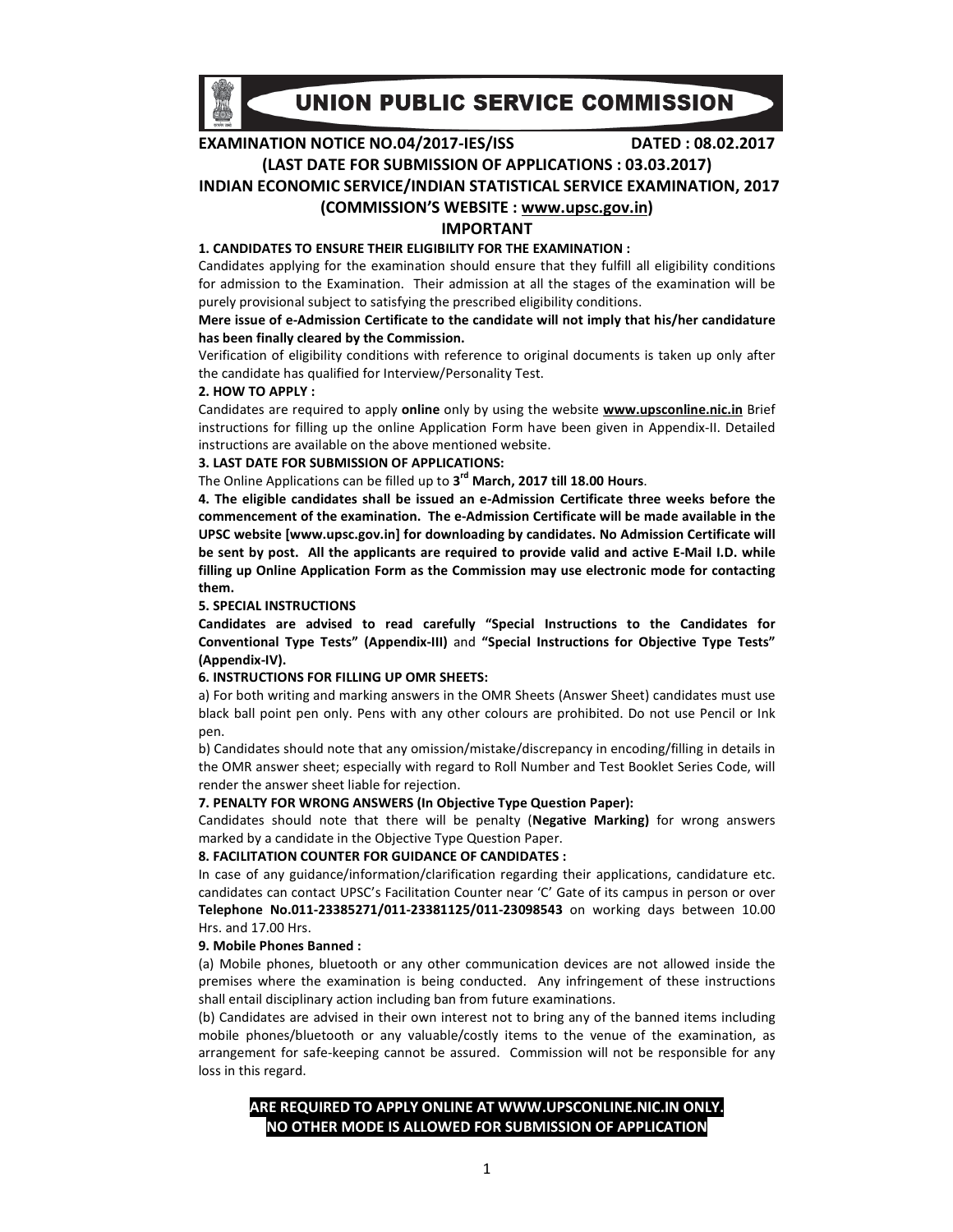**No.12/5/2016-E.I(B) :** A combined competitive examination for recruitment to Junior Time Scale of the Services mentioned in Para 2 below will be held by the Union Public Service Commission commencing from **12th May, 2017** in accordance with the Rules published by the Ministry of Statistics & Programme Implementation in the Gazette of India dated the **8 th February, 2017**. The examination will be held at the following centres :-

| AHMEDABAD        | <b>JAIPUR</b>             |
|------------------|---------------------------|
| ALLAHABAD        | JAMMU                     |
| BANGALORE        | KOLKATA                   |
| <b>BHOPAL</b>    | LUCKNOW                   |
| CHANDIGARH       | <b>MUMBAI</b>             |
| <b>CHENNAI</b>   | PATNA                     |
| <b>CUTTAK</b>    | <b>SHILLONG</b>           |
| DELHI            | SHIMLA                    |
| <b>DISPUR</b>    | <b>THIRUVANANTHAPURAM</b> |
| <b>HYDFRARAD</b> |                           |

The centres and the date of holding the examination as mentioned above are liable to be changed at the discretion of the Commission. Applicants should note that there will be a ceiling on the number of candidates allotted to each of the Centres, except Chennai, Delhi, Dispur, Kolkata and Ahmedabad. Allotment of Centres will be on the **"first-apply-first allot"**  basis, and once the capacity of a particular Centre is attained, the same will be frozen. Applicants, who cannot get a Centre of their Choice due to ceiling, will be required to choose a Centre from the remaining ones. Applicants are, thus, advised that they may apply early so that they could get a Centre of their choice.

**NB : Notwithstanding the aforesaid provision, Commission reserve the right to change the Centres at their discretion if the situation demands.** 

Candidates admitted to the examination will be informed of the time table and place or places of examination. **The candidates should note that no request for change of centre will be entertained**.

**2.(a)** The Services to which recruitment is to be made on the results of this examination and the approximate number of vacancies in Junior Time Scale of the Services are given below :-

(i) Indian Economic Service - *15*

(ii) Indian Statistical Service - *29* 

**NOTE** *: 1 vacancy has been kept reserved for PH category candidates (Visually Handicapped) for Indian Statistical Service by the Government through IES/ISS Exam, 2017 and no vacancy has been kept reserved for the PH Category for the Indian Economic Service.* 

The number of vacancies mentioned above is liable to alteration.

Reservation will be given effect to as per policy of the Govt.

**(b)** A candidate may compete for any one of the Services only viz. the Indian Economic Service or the Indian Statistical Service, for which he/she is eligible in terms of the rules.

A candidate will be eligible to get the benefit of community reservation only in case the particular caste to which the candidate belongs is included in the list of reserved communities issued by the Central Government. If a candidate indicates in his/her Application Form for Indian Economic Service Examination/Indian Statistical Service Examination that he/she belongs to General Category but subsequently write to the Commission to change his/her category, to a reserved one, such request shall not be entertained by the Commission.

While the above principle will be followed in general, there may be a few cases where there was a little gap (say 2-3 months) between the issuance of a Government Notification enlisting a particular community in the list of any of the reserved communities and the date of submission of the application by the candidate. In such cases the request of change of community from general to reserved may be considered by the Commission on merit basis.

Candidates seeking reservation/relaxation benefits available for SC/ST/OBC/PH/Ex-servicemen must ensure that they are entitled to such reservation/relaxation as per eligibility prescribed in the Rules/Notice. They should also be in possession of all the requisite certificates in the prescribed format in support of their claim as stipulated in the Rules/ Notice for such benefits, and these certificates should be dated earlier than the due date (closing date) of the application.

#### **3. ELIGIBILITY CONDITIONS :**

### **(I) Nationality**

A candidate must be either :—

(a) a citizen of India; or

(b) a subject of Nepal; or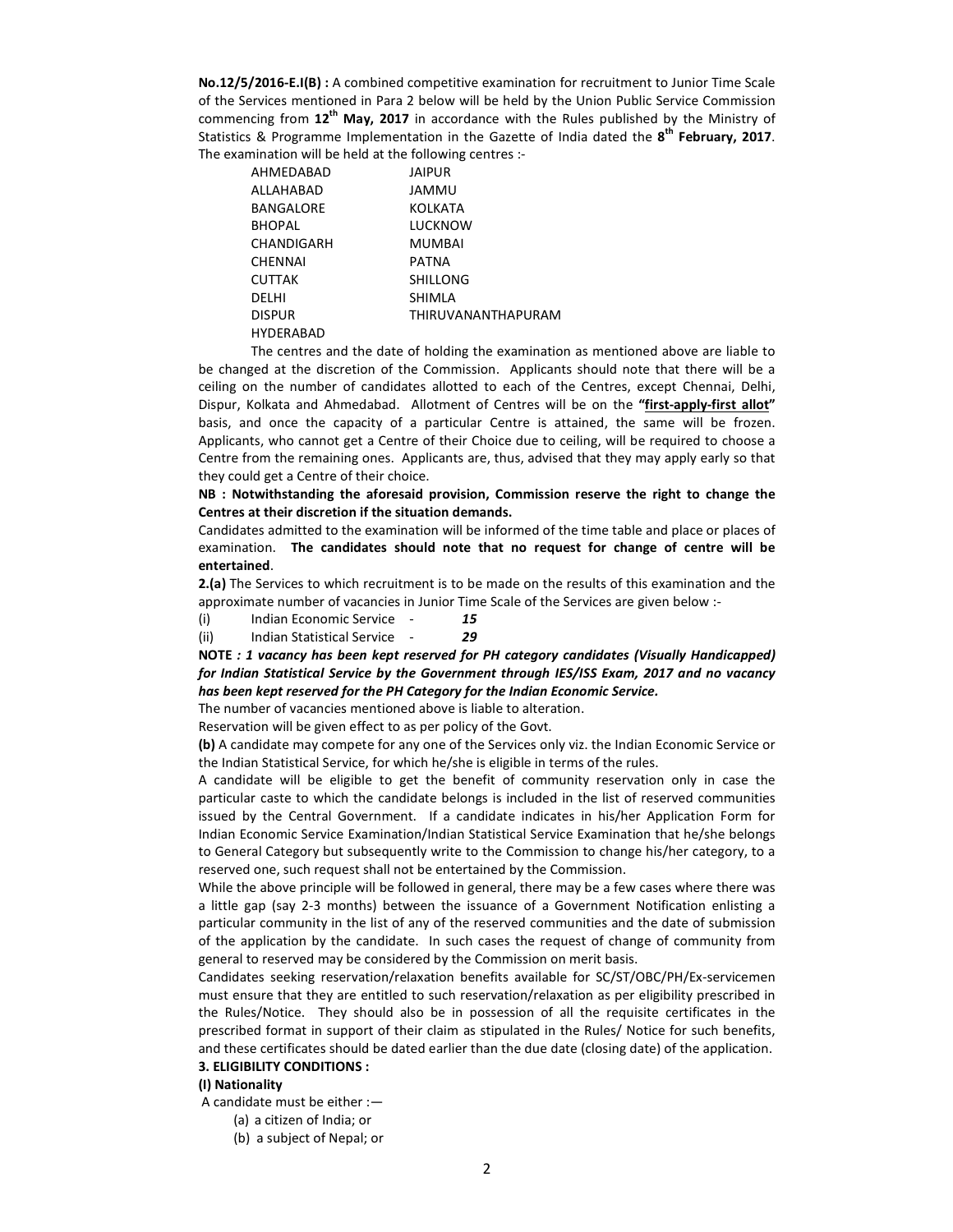- (c) a subject of Bhutan; or
- (d) a Tibetan refugee who came over to India, before the 1st January, 1962, with the intention of permanently settling in India; or
- (e) a person of Indian origin who has migrated from Pakistan, Burma, Sri Lanka, East African countries of Kenya, Uganda, the United Republic of Tanzania, Zambia, Malawi, Zaire and Ethiopia or Vietnam with the intention of permanently settling in India :

 Provided that a candidate belonging to categories (b), (c), (d) & (e) above shall be person in whose favour a certificate of eligibility has been issued by the Government of India.

 A candidate in whose case a certificate of eligibility is necessary may be admitted to the examination but the offer of appointment may be given only after the necessary eligibility certificate has been issued to him/her by the Government of India.

### **(II) Age Limits :**

 (a) A candidate must have attained the age of 21 years and must not have attained the age of 30 years on 1st August, 2017 i.e he/she must have been born not earlier than 2nd August, 1987 and not later than 1st August, 1996.

- (b) The upper age-limit prescribed above will be relaxable as follows :—
	- (i) up to a maximum of five years if a candidate belong to a Scheduled Caste or a Scheduled Tribe;
	- (ii) up to a maximum of three years in the case of candidate belonging to Other Backward Classes who are eligible to avail of reservation applicable to such candidates;
	- (iii) up to a maximum of five years if a candidate has ordinarily been domiciled in the State of Jammu and Kashmir during the period from the 1st January, 1980 to the 31st December, 1989;
	- (iv) up to a maximum of three years in the case of Defence Services Personnel disabled in operations during hostilities with any foreign country or in a disturbed area, and released as a consequence thereof ;
	- (v) up to a maximum of five years in the case of ex-servicemen including Commissioned Officers and ECOs/SSCOs who have rendered at least five years Military Service as on 1st August, 2017 and have been released : (i) on completion of assignment (including those whose assignment is due to be completed within one year from 1st August, 2017 otherwise than by way of dismissal or discharge on account or misconduct or inefficiency; or (ii) on account of Physical disability attributable to Military Service; or (iii) on invalidment;
	- (vi) up to a maximum of five years in the case of ECOs/SSCOs who have completed an initial period of assignment of five years of Military Service as on 1st August, 2017 and whose assignment has been extended beyond five years and in whose case the Ministry of Defence issues a certificate that they can apply for Civil employment and that they will be released on three months' notice on selection from the date of receipt of offer of appointment;
	- (vii) up to a maximum of 10 years in the case of blind, deaf-mute and orthopaedically disabled persons.
- **NOTE I-** Candidates belonging to the Scheduled Castes and the Scheduled Tribes and Other Backward Classes who are also covered under any Other clauses of para 3(II) (b) above. viz., those coming under the category of Ex-servicemen, persons domiciled in the State of J&K, blind, deaf-mute and orthopaedically handicapped etc. will be eligible for grant of cumulative age relaxation under both the categories.
- **NOTE II-** The term ex-servicemen will apply to the persons who are defined as Ex-servicemen in the Ex-servicemen (Re-employment in Civil Services and Posts) Rules, 1979, as amended from time to time.
- **NOTE III-** The age concession under para 3(II)(b)(v) and (vi) will not be admissible to Exservicemen and Commissioned Officers including ECOs/SSCOs, who are released on their own request.
- **NOTE IV-** Notwithstanding the provisions of age relaxation under para 3(II)(b)(vii) above, a physically disabled candidate will be considered to be eligible for appointment only if he/she (after such physical examination as the Government or appointing authority as the case may be, may prescribed) if found to satisfy the requirement of physical and medical standard for the concerned Services/Posts to be allocated to the physically disabled candidates by the Government.
- **SAVE AS PROVIDED ABOVE THE AGE LIMITS PRESCRIBED CAN IN NO CASE BE RELAXED**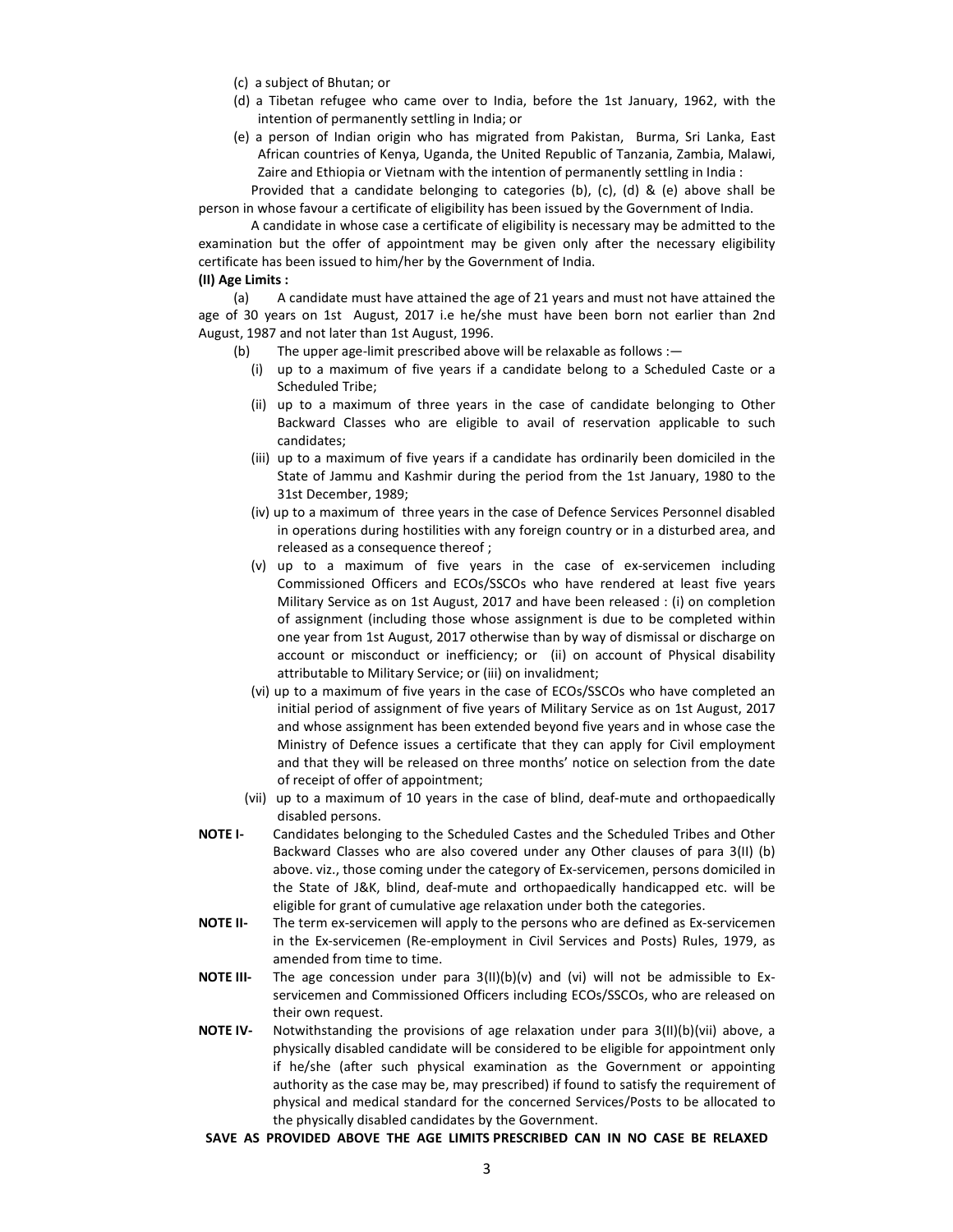The date of birth, accepted by the Commission is that entered in the Matriculation or Secondary School Leaving Certificate or in a certificate recognised by an Indian University as equivalent to Matriculation or in an extract from a Register of Matriculates maintained by a University, which extract must be certified by the proper authority of the University or in the Higher Secondary or an equivalent examination certificate.

 These certificates are required to be submitted only after the declaration of the result of the written part of the examination.

 No other document relating to age like horoscopes, affidavits, birth extracts from Municipal Corporation, Service Records and the like will be accepted.

 The expression Matriculation/Higher Secondary Examination Certificate in this part of the instruction includes the alternative certificates mentioned above.

- **NOTE 1.- Candidate should note that only the Date of Birth as recorded in the Matriculation/Higher Secondary Examination Certificate or an equivalent certificate as on the date of submission of applications will be accepted by the Commission, and no subsequent request for its change will be considered or granted.**
- **NOTE 2.- Candidates should also note that once Date of Birth has been claimed by them and entered in records of the Commission for the purpose of admission to an Examination, no change will be allowed subsequently (or at any other Examination of the Commission) on any grounds whatsoever.**
- **NOTE 3.- The candidate should exercise due care while entering their date of birth in respective column of the Online Application Form for the Examination. If on verification at any subsequent stage, any variation is found in their date of birth from the one entered in their matriculation or equivalent Examination certificate, disciplinary action will be taken against them by the Commission under the Rules.**

### **(III) Minimum Educational Qualifications :**

 (a) A candidate for the Indian Economic Service must have obtained a Post-Graduate Degree in Economics/Applied Economics/Business Economics/Economtrics from a University incorporated by of an Act of the Central or State Legislature in India or other Educational Institutes established by an Act Parliament or declared to be deemed as University under Section 3 of the University Grants Commission Act, 1956 or a Foreign University approved by the Central Government from time to time.

 (b) A candidate for the Indian Statistical Service must have obtained a Bachelor's Degree with Statistics/Mathematical Statistics/Applied Statistics as one of the subject or a Master's degree in Statistics/Mathematical Statistics/Applied Statistics from a University incorporated by an Act of the Central or State Legislature in India or other Educational Institutes established by an Act of Parliament or declared to be deemed as University under Section 3 of the University Grants Commission Act, 1956 or a Foreign University approved by the Central Government from time to time.

- **NOTE 1.-** A candidate who has appeared at an examination the passing of which would render them eligible to appear at this examination, but has not been informed of the result, may apply for admission to the examination. A candidate who intends to appear at such a qualifying examination may also apply. Such a candidate will be admitted to the examination, if otherwise eligible, but his/her admission would be deemed to be provisional and subject to cancellation, if his/her does not produce the proof of having passed the requisite qualifying examination along with the Detailed Application Form which will be required to be submitted by the candidate who qualify on the results of the written part of the examination.
- **NOTE 2.-** In exceptional cases, the Union Public Service Commission may treat a candidate, who has none of the foregoing qualification, as a qualified candidate provided that he/she has passed examinations conducted by other institutions the standard of which in the opinion of the Commission, justifies his/her admission to the examination.
- **NOTE 3.-** A candidate who is otherwise qualified but who has taken a degree from a Foreign University may also apply to the Commission and may be admitted to the examination at the discretion of the Commission.

#### **(IV) Physical Standards :**

Candidates must be physically fit according to **physical** standard for admission to Indian Economic Service/Indian Statistical Service Examination, 2017 as per Regulations given in Appendix III of the rules for the Indian Economic Service/Indian Statistical Service Examination, 2017 published in Gazette of India dated  $8<sup>th</sup>$  February, 2017.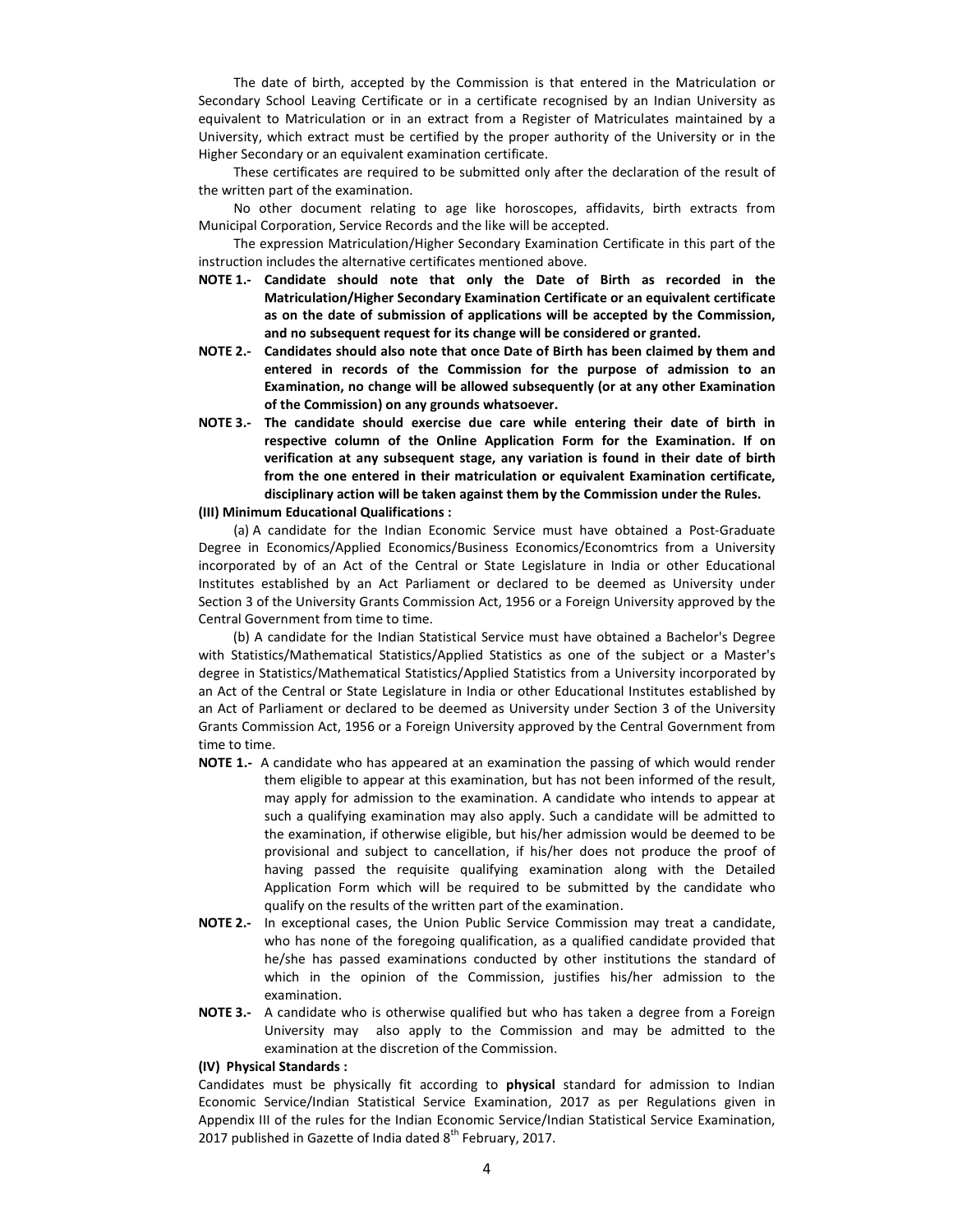### **4. FEE :**

Candidates (excepting Female/SC/ST/PH candidates who are exempted from payment of fee) are required to pay a fee of **Rs.200/- (Rupees Two Hundred only)** either by depositing the money in any Branch of SBI by cash, or by using net banking facility of SBI, State Bank of Bikaner & Jaipur/State Bank of Hyderabad/State Bank of Mysore/ State Bank of Patiala/State Bank of Travancore or by using Visa/Master Credit/Debit Card.

**Note-1 :** Applicants who opt for **"Pay by cash"** mode should print the system generated Pay-in-Slip during Part-II registration and deposit the fee at the counter of SBI Branch on the next working day only. **"Pay by Cash" Mode option will be deactivated at 23.59 hours of 02.03.2017 i.e. one day before the closing date;** however, applicants who have generated their Pay-in-Slip before it is de-activated may pay at the counter of SBI Branch during baking hours on the closing date. Such applicants who are unable to pay by cash on the closing date i.e. during banking hours at SBI Branch, for reason whatsoever, even if holding a valid Pay-in-Slip, will have no other offline or Internet Banking Payment mode **on the closing date i.e. till 18.00 hours of 03.03.2017. Note-2 :** Candidates should note that payment of examination fee can be made only through the modes prescribed above.Payment of fee through any other mode is neither valid nor acceptable. Applications submitted without the prescribed fee/mode (unless remission of fee is

claimed) shall be summarily rejected.

**Note-3 :** Fee once paid shall not be refunded under any circumstances nor can the fee be held in reserve for any other examination or selection.

**Note-4 :** For the applicants in whose case payments detailed have not been received from the bank, they will be treated as fictitious payment cases and their applications will be rejected in the first instance. A list of all such applicants shall be made available on the Commission's Website within two weeks after the last day of submission of online application. The applicants shall be required to submit the proof of their fee payment within 10 days from the date of such communication either by hand or by Speed Post to the Commission. On receipt of documentary proof, genuine fee payment cases will be considered and their applications will be revived, if they are otherwise eligible.

## **ALL FEMALE CANDIDATES AND CANDIDATES BELONGING TO SCHEDULED CASES/ SCHEDULED TRIBES AND PHYSICALLY DISABLED CANDIDATES ARE NOT REQUIRED TO PAY ANY FEE. NO FEE EXEMPTION IS, HOWEVER, AVAILABLE TO OBC CANDIDATES AND THEY ARE REQUIRED TO PAY THE FULL PRESCRIBED FE.**

Physically disabled persons are exempted from the payment of fee provided they are otherwise eligible for appointment to the Services to be filled on the results of this examination on the basis of the standards of medical fitness for these Services (including any concessions specifically extended to the physically disabled). A physically disabled candidate claiming age relaxation/fee concession will be required by the Commission to submit along with their Detailed Application Form, a certified copy of the certificate from a Government Hospital/Medical Board in support of his/her claim for being physically disabled.

**NOTE :** Notwithstanding the aforesaid provision for age relaxation/fee exemption, a physically disabled candidate will be considered to be eligible for appointment for appointment only if he/she (after such physical examination as the Government or the appointing authority, as the case may be, may prescribe) is found to satisfy the requirements of physical and medical standards for the concerned Services to be allocated to Physically disabled candidates by the Government.

**Note-I :** Applications without prescribed Fee (Unless remission of Fee is claimed shall be summarily rejected.

**Note-II :** Fee once paid shall not be refunded under any circumstances not can the fee be held in reserve for any other examination or selection.

**Note-III :** If any candidate who took the Indian Economic Service/Indian Statistical Service Examination held in 2016 wishes to apply for admission to this examination, he/she must apply online by the prescribed date without waiting for the results or any offer of appointment.

#### **5. HOW TO APPLY :**

(a) Candidates are required to apply Online using the **www.upsconline.nic.in** Detailed instructions for filling up Online Applications are available on the above-mentioned website.

(b) The applicants are advised to submit only single application. However, if due to any unavoidable situation, he/she submits another/multiple applications, then he/she must ensure that application with the higher RID is complete in all respects like applicants details, examination centre, photograph, signature, fee etc. The applicants who are submitting multiple applications should note that only the applications with higher RID (Registration ID) shall be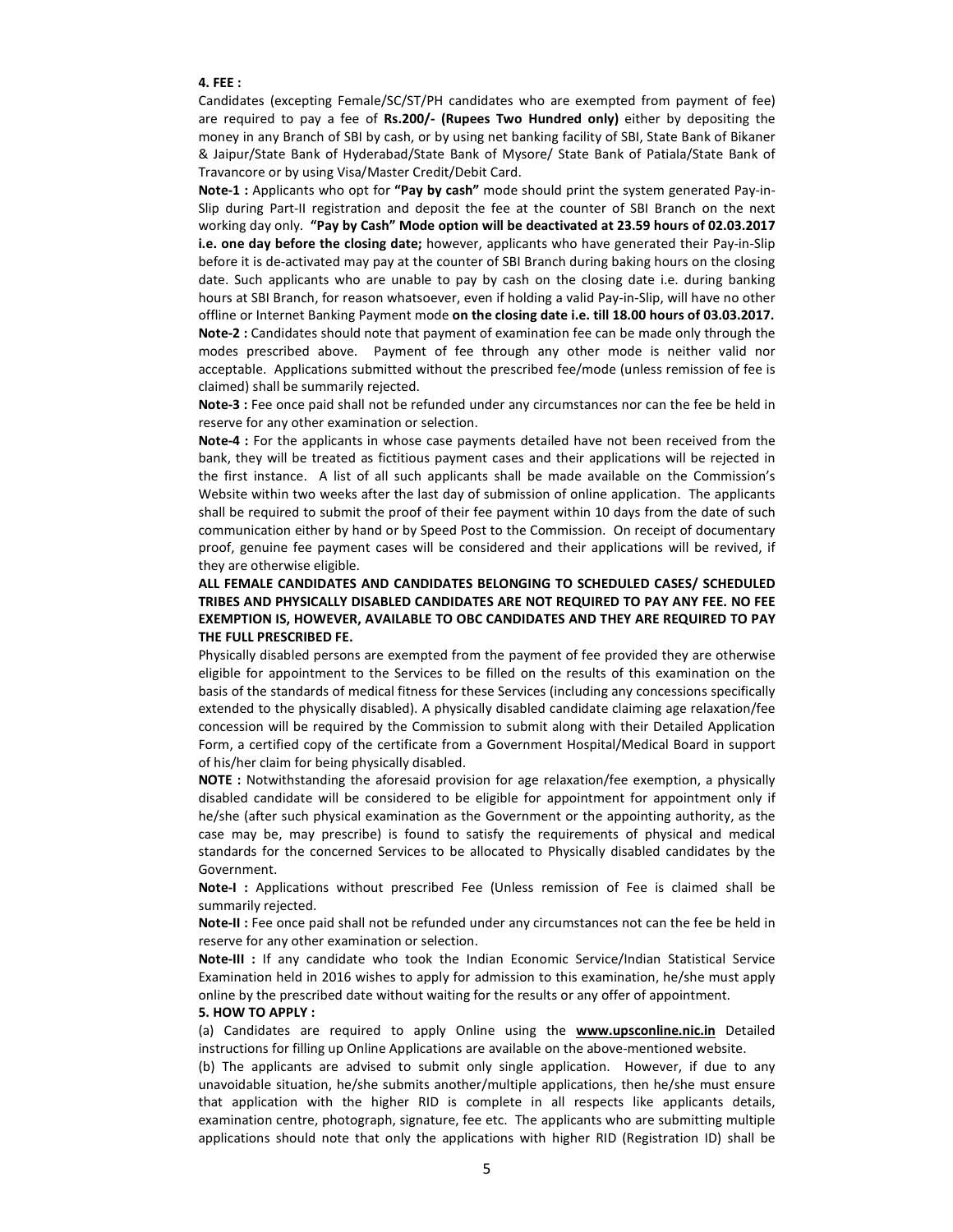entertained by the Commission and fee paid against one RID shall not be adjusted against any other RID.

(c) All candidates, whether already in Government Service, or in Government owned industrial undertakings or other similar organizations or in private employment should submit their applications direct to the Commission. Persons already in Government service, whether in a permanent or temporary capacity or as workcharged employees other than casual or daily rated employees or those serving under Public Enterprises are however, required to inform in writing their Head of Office/ Department that they have applied for the Examination.

Candidates should note that in case a communication is received from their employer by the Commission withholding permission to the candidates applying for/appearing at the examination, their applications will be liable to be rejected/candidature will be liable to be cancelled.

**NOTE-I :** While filling in his/her application form, the candidate should carefully decide about his/her choice for the centre for the Examination.

**If any candidate appears at a centre other than the one indicated by the Commission in his/her e-Admission Certificate, the papers of such a candidate will not be evaluated and his/her candidature will be liable to cancellation.**

**NOTE-II :** Incomplete or defective applications shall be summarily rejected. No representation or correspondence regarding such rejection shall be entertained under any circumstances.

(d) Candidates are not required to submit hard copy of their application to the Commission at this stage.

**The candidates applying for the examination should ensure that they fulfill all the eligibility conditions for admission to the Examination. Their admission at all the stages of examination for which they are admitted by the Commission, viz. Written Examination and Interview Test will be purely provisional, subject to their satisfying the prescribed eligibility conditions. If on verification, at any time, before or after the written examination or Interview Test, it is found that they do not fulfill any of the eligibility conditions; their candidature for the examination will be cancelled by the Commission.**

Candidates are requested to keep ready the attested copies of the following documents for submission to the Commission soon after the declaration of the result of the written part of the part of the examination which is likely to be declared in the month of *August, 2017***.** 

### 1. Certificate of Age.

2. Certificate of Educational Qualification indicating the Subjects.

3. Certificate in support of claim to belong to Schedule Caste, Scheduled Tribe and Other Backward Classes, where applicable.

4. Certificate in support of claim for age/fee concession, where applicable.

5. Certificate in support of being physically disabled (where applicable). Immediately after declaration of result of the written part of the examination, successful candidates may be intimated by the Commission electronically and they shall be asked to submit Detailed Application Form (DAF) online. The successful candidates have to send the printout of this DAF with each page duly signed along with the attested copies of the above mentioned certificates of the above mentioned certificates to the Commission at that time. Originals will have to be produced at the time of interview. The interview letter to the candidates may also be issued electronically. If any of their claims is found to be incorrect, they may render themselves liable to disciplinary action by the Commission in terms of Rule 12 of the Rules for the Indian Economic Service/Indian Statistical Service Examination, 2017 notified in the Gazette of India dated  $8^{\rm th}$ February, 2017 and also reproduced below :

A candidate who is or has been declared by Commission to be guilty of :

- i) obtaining support for his/her candidature by any means, or
- (ii) impersonating, or
- (iii) procuring impersonation by any person, or
- (iv) submitting fabricated documents or documents which have been tampered with, or
- (v) making statements which are incorrect or false, or suppressing material information, or
- (vi) resorting to any other irregular or improper means in connection with his/her candidature for the Examination, or
- (vii) using unfair means during the examination, or
- (viii) writing irrelevant matter including, obscene language or pornographic matter, in the script(s), or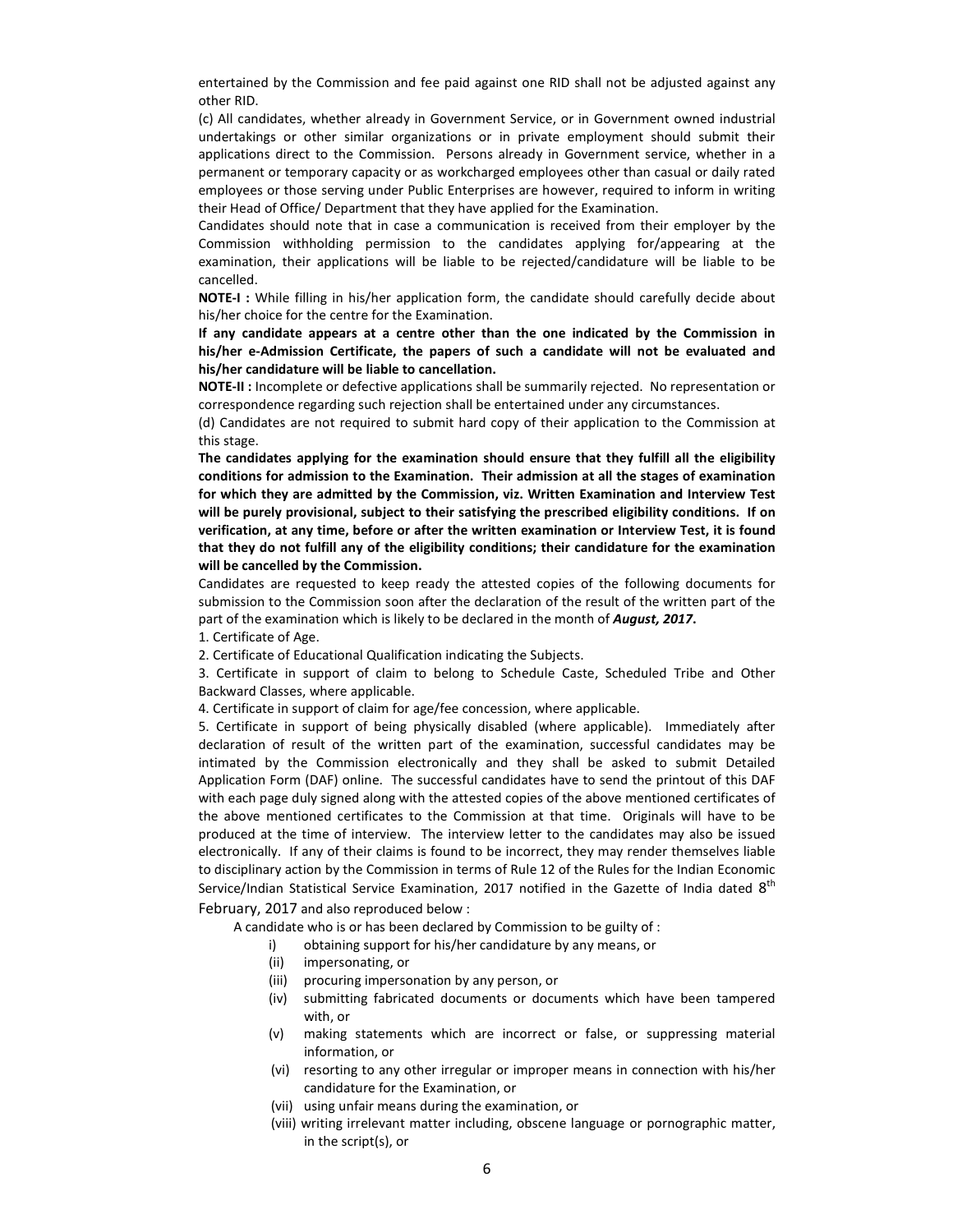- (ix) misbehaving in any other manner in the examination hall, or
- (x) harassing or doing bodily harm to the staff employed by the Commission for the conduct of their examination, or
- (xi) being in possession of or using mobile phone, pager, bluetooth or any electronic equipment or device or any other equipment capable of being used as a communication device during the examination, or
- (xii) violating any of the instructions issued to candidates along with their Admission Certificates permitting them to take the examination, or
- (xiii) attempting to commit, or as the case may be abetting the commission of all or any of the acts specified in the foregoing clauses;

may in addition to rendering himself/herself liable to criminal prosecution be liable

- (a) to be disqualified by the Commission from the examination for which he/she is a candidate : and/or
- (b) to be debarred either permanently or for specified period :—
	- (i) by the Commission from any examination or selection held by them;
	- (ii) by the Central Government from any employment under them; and
- (c) if he/she is already in service under Government to disciplinary action under the appropriate rules :

Provided that no penalty under this rule shall be imposed except after :

- (i) giving the candidate an opportunity of making such representation in writing as he/she may wish to make in that behalf; and
- (ii) taking the representation, if any, submitted by the candidate, within the period allowed to him/ her into consideration.

### **6. LAST DATE FOR SUBMISSION OF APPLICATION :**

The Online Applications can be filled upto  $3<sup>rd</sup>$  March, 2017 till 18.00 Hours.

#### **7. CORRESPONDENCE WITH THE COMMISSION :**

The Commission will not enter into any correspondence with the candidates about their candidature except in the following cases :

(i) The eligible candidates shall be issued an e-Admission Certificate three weeks before the commencement of the examination. The e-Admission Certificate will be made available on the UPSC Web-site [www.upsc.gov.in] for downloading by candidates. No Admission Certificate will be sent by post. For downloading the e-Admission Certificate/e-Admit Card the candidate must have his/her vital parameters like RID and Date of Birth or Roll No. (if received) & date of birth or name, father's name & Date of Birth available with him/her. **If a candidate does not receive his/her admission certificate or any other communication regarding his/her candidature for the examination three weeks before the commencement of the examination, he/she should at once contact the Commission.** Information in this regard can also be obtained from the Facilitation Counter located in the Commission's Office either in person or over phone Nos.011- 23381125/011-23385271/011-23098543. **In case no communication is received in the Commission's office from the candidate regarding non-receipt of his/her e-Admission Certificate at least three weeks before the examination, he/she himself/herself will be solely responsible for non-receipt of his/her e-Admission Certificate.** 

**No candidate will ordinarily be allowed to take the examination unless he/she holds an eadmission certificate for the examination. On receipt of e-Admission Certificate, check it carefully and bring discrepancies/errors, if any, to the notice of UPSC immediately.** 

The candidates should note that their admission to the examination will be purely provisional based on the information given by them in the Application Form. This will be subject to verification of all the eligibility conditions by the UPSC.

**The mere fact that an e-admission certificate to the Examination has been issued to a candidate will not imply that the Commission has finally cleared his/her candidature or that the Commission has accepted entries made by the candidate in his/her application for the Examination as true and correct. Candidates may note that the Commission will take up the verification of eligibility conditions of a candidate, with reference to original documents, only after the candidate has qualified the Indian Economic Service/Indian Statistical Service (Written) Examination. Unless the Commission formally confirms candidature, it continues to be provisional.** 

The decision of the Commission as to the eligibility or otherwise of a candidate for admission to the Examination shall be final.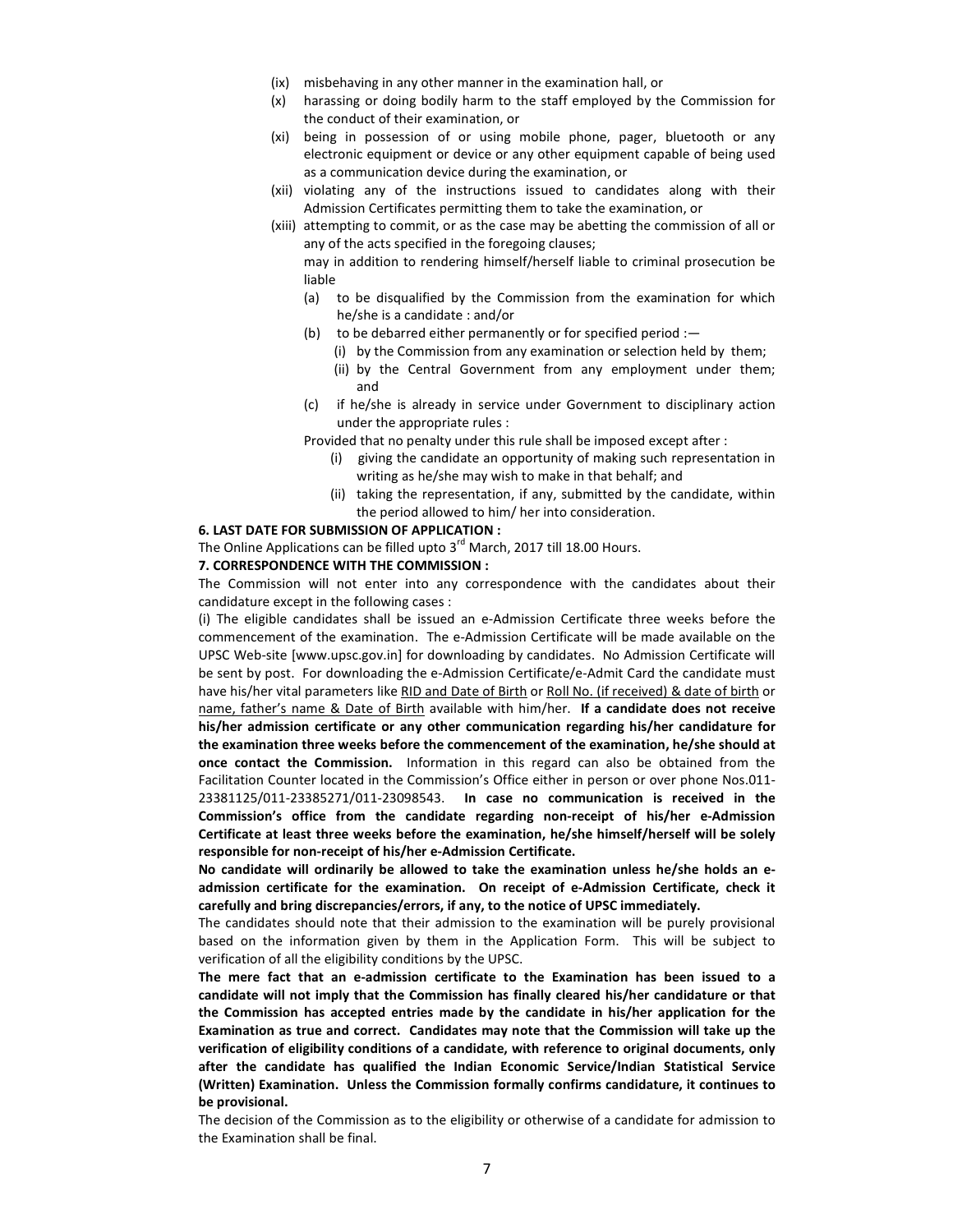Candidates should note that the name in the e-Admission Certificate in some cases may be abbreviated due to technical reasons.

(ii) The candidates must ensure that their E-Mail IDs given in their Online Applications are valid and active as the Commission may use electronic mode of communication while contacting them at different stages of examination processes.

(iii) A candidate must see that communications sent to him/her at the address stated in his/her application are redirected, if necessary. Change in address should be communicated to the Commission at the earliest opportunity. Although the Commission make every effort to take account of such changes, they cannot accept any responsibility in the matter.

(iv) Candidates may note that they will not be allowed to take the examination on the strength of an e-Admission Certificate issued in respect of another candidate.

**IMPORTANT :** ALL COMMUNICATIONS TO THE COMMISSION SHOULD INVARIABLY CONTAIN THE FOLLOWING PARTICULARS :

- 1. NAME AND YEAR OF THE EXAMINATION
- 2. REGISTRATION I.D. (RID)
- 3. ROLL NUMBER (IF RECEIVED)
- 4. NAME OF CANDIDATE (IN FULL AND IN BLOCK LETTERS)

Code **PHYSICAL REQUIREMENTS** 

- 5. COMPLETE POSTAL ADDRESS AS GIVEN IN THE APPLICATION.
- 6. VALID AND ACTIVE E-MAIL ID.

N.B.I : Communications not containing the above particulars may not be attended to.

N.B.II : If a letter/communication is received from a candidate after an examination has been held and it does not give his/her full name and Roll number, it will be ignored and no action will be taken thereon.

Candidates are strongly advised to keep a printout or soft copy of their online application for future references.

8. The eligibility for availing reservation against the vacancies reserved for the physically disabled persons shall be the same as prescribed in "The Persons with Disability (Equal Opportunities, Protection of Rights and Full Participation) Act, 1995."

Provided further that the physically disabled candidates shall also be required to meet special eligibility criteria in terms of physical requirements/functional classification (abilities/ disabilities) consistent with requirements of the identified Service/Post as may be prescribed by its Cadre Controlling Authority.

The physical requirement and functional classification can for example be one or more of the following :-

| coue             |                | PULJICAL NEQUINEIVIEIVI J                      |  |  |  |  |  |
|------------------|----------------|------------------------------------------------|--|--|--|--|--|
| F/MF             | 1.             | Work performed by Manipulating by Fingers.     |  |  |  |  |  |
| PP               | 2.             | Work performed by Pulling and Pushing.         |  |  |  |  |  |
| L                | 3.             | Work performed by Lifting.                     |  |  |  |  |  |
| КC               | 4.             | Worked performed by Kneeling and Crouching     |  |  |  |  |  |
| B                | 5.             | Work performed by Bending.                     |  |  |  |  |  |
| S                | 6.             | Work performed by Sitting (on bench or chair). |  |  |  |  |  |
| ST               | 7.             | Work performed by Standing.                    |  |  |  |  |  |
| W                | 8.             | Work performed by Walking.                     |  |  |  |  |  |
| <b>SE</b>        | 9.             | Work performed by Seeing                       |  |  |  |  |  |
| C                | 10.            | Work performed by Communication                |  |  |  |  |  |
| н                | 11.            | Work performed by Hearing/Speaking.            |  |  |  |  |  |
| <b>RW</b>        | 12.            | Work performed by Reading and Writing.         |  |  |  |  |  |
| Code             |                | <b>FUNCTIONAL CLASSIFICATION</b>               |  |  |  |  |  |
| BL               | $\mathbf{1}$ . | Both legs affected but not arms\               |  |  |  |  |  |
| BA 2.            |                | Both arms affected-                            |  |  |  |  |  |
|                  |                | (a) impaired reach.                            |  |  |  |  |  |
|                  |                | (b) weakness of grip.                          |  |  |  |  |  |
| <b>BLA</b><br>3. |                | Both legs and both arms affected.              |  |  |  |  |  |
| OL               | 4.             | One leg affected (Right or Left)-              |  |  |  |  |  |
|                  |                | (a) impaired reach                             |  |  |  |  |  |
|                  |                | (b) weakness of grip                           |  |  |  |  |  |
|                  |                | (c) ataxic.                                    |  |  |  |  |  |
| OLA 5.           |                | One arm and one leg affected                   |  |  |  |  |  |
|                  |                | (a) impaired reach                             |  |  |  |  |  |
|                  |                | (b) weakness of grip                           |  |  |  |  |  |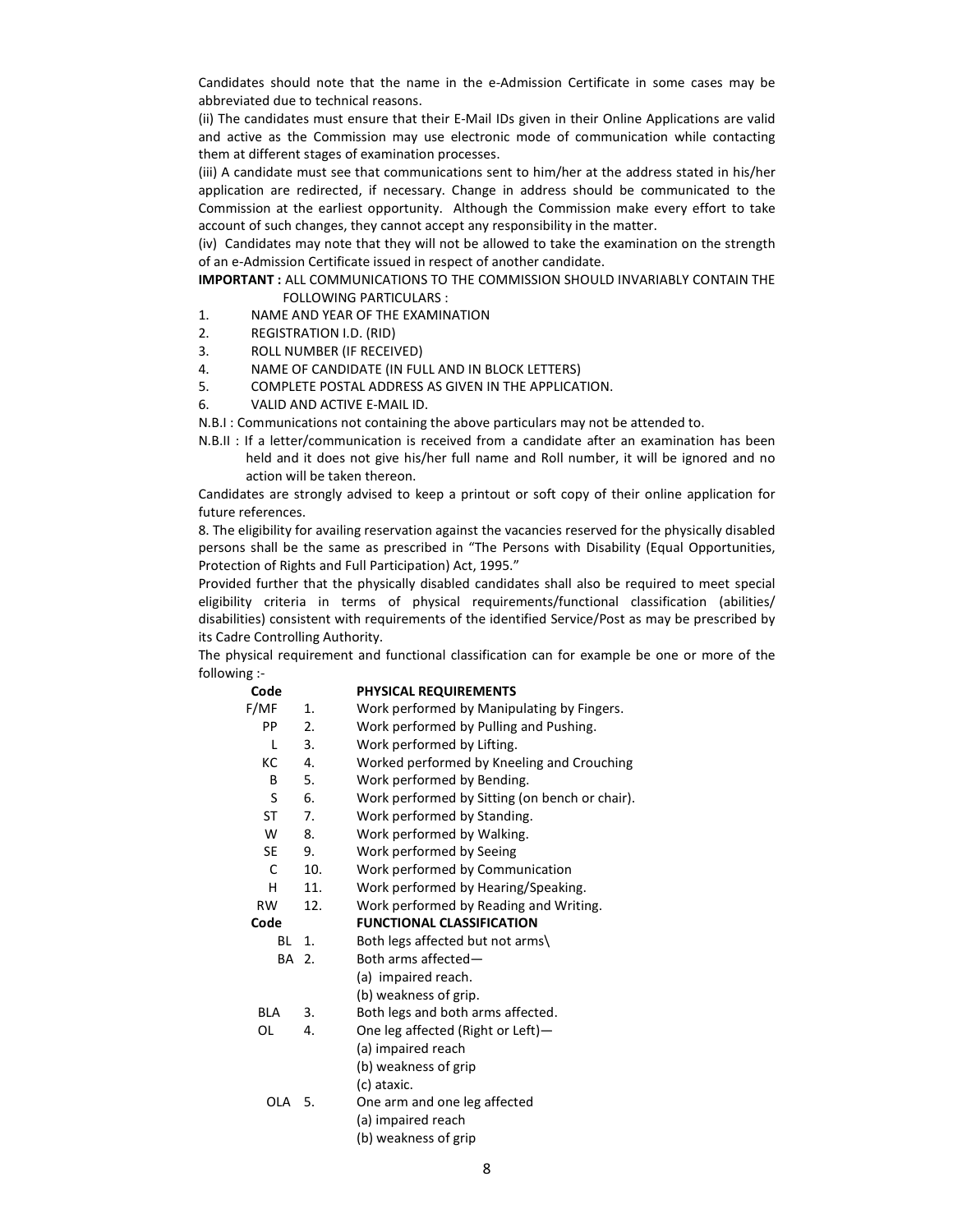(c) ataxic.

- OA 6. One arm affected (Right or Left)
	- (a) impaired reach
		- (b) weakness of grip
	- (c) ataxic.
- BH 7. Stiff back and hips (cannot sit or stoop)
- MW 8. Muscular Weakness and limited physical endurance
- B 9. The blind
- PB/LV 10 Partially blind /Low Vision
	- HI 11 Hearing Impaired
	- D 12 The deaf
	- PD 13 Partially deaf

9. No request for withdrawal of candidature received from a candidate after he/she has submitted his/her application will be entertained under any circumstances.

10. Details about the scheme of examination, standard and syllabi of the subjects etc. may be seen in Appendix-I of this Notice.

> **( OM PRAKASH) Under Secretary Union Public Service Commission**

# **APPENDIX-I SCHEME OF EXAMINATION**

 **SECTION-I**

The examination shall be conducted according to the following plan—

Part I-Written examination carrying a maximum of 1000 marks in the subjects as shown below.

 Part II-*Viva voce* of such candidates as may be called by the Commission carrying a maximum of 200 marks.

#### **PART-I**

 The subjects of the written examination under Part-I, the maximum marks allotted to each subject/paper and the time allowed shall be as follows :

| A. Indian Economic Service           |         |         |  |
|--------------------------------------|---------|---------|--|
| SI.<br>Subject                       | Maximum | Time    |  |
| No.                                  | Marks   | Allowed |  |
| 1. General English                   | 100     | 3 hrs.  |  |
| 2. General Studies                   | 100     | 3 hrs.  |  |
| 3. General Economics-I               | 200     | 3 hrs.  |  |
| 4. General Economics-II              | 200     | 3 hrs.  |  |
| 5. General Economics-III             | 200     | 3 hrs.  |  |
| 6. Indian Economics                  | 200     | 3 hrs.  |  |
| <b>B. Indian Statistical Service</b> |         |         |  |
| SI.<br>Subject                       | Maximum | Time    |  |
| No.                                  | Marks   | Allowed |  |
| 1. General English                   | 100     | 3 hrs.  |  |
| 2. General Studies                   | 100     | 3 hrs.  |  |
| 3. Statistics-I (Objective)          | 200     | 2 hrs.  |  |
| 4. Statistics-II (Objective)         | 200     | 2 hrs.  |  |
| 5. Statistics-III (Descriptive)      | 200     | 3 hrs.  |  |
| 6. Statistics-IV (Descriptive)       | 200     | 3 hrs.  |  |

**Note-1 : Statistics I & II will be of Objective Type Questions (80 questions with maximum marks of 200 in each paper) to be attempted in 120 minutes.** 

**Note-2 : Statistics III & IV will be of Descriptive Type having Short Answer/ Small Problems Questions (50%) and Long Answer and Comprehension problem questions (50%). At least one Short Answer and One Long Answer Question from each section is compulsory. In Statistics-IV, equal number of questions i.e. 50% weightage from all the sub-sections below and candidates have to choose any two sub-sections and answer.** 

**Note 3 : The papers on General English and General Studies, common to both Indian Economic Service and Indian Statistical Service will be of subjective type.** 

**Note 4 : All other papers of Indian Economic Service will be of subjective type.** 

**Note-5 : The details of standard and syllabi for the examination are given in Section-II below.** 

 2. The question papers in all subjects in Indian Economic Service Examination and in Indian Statistical Service Examination will be of Conventional (essay) type except in Statistics Paper I and Statistics Paper II which are Objective Type Papers.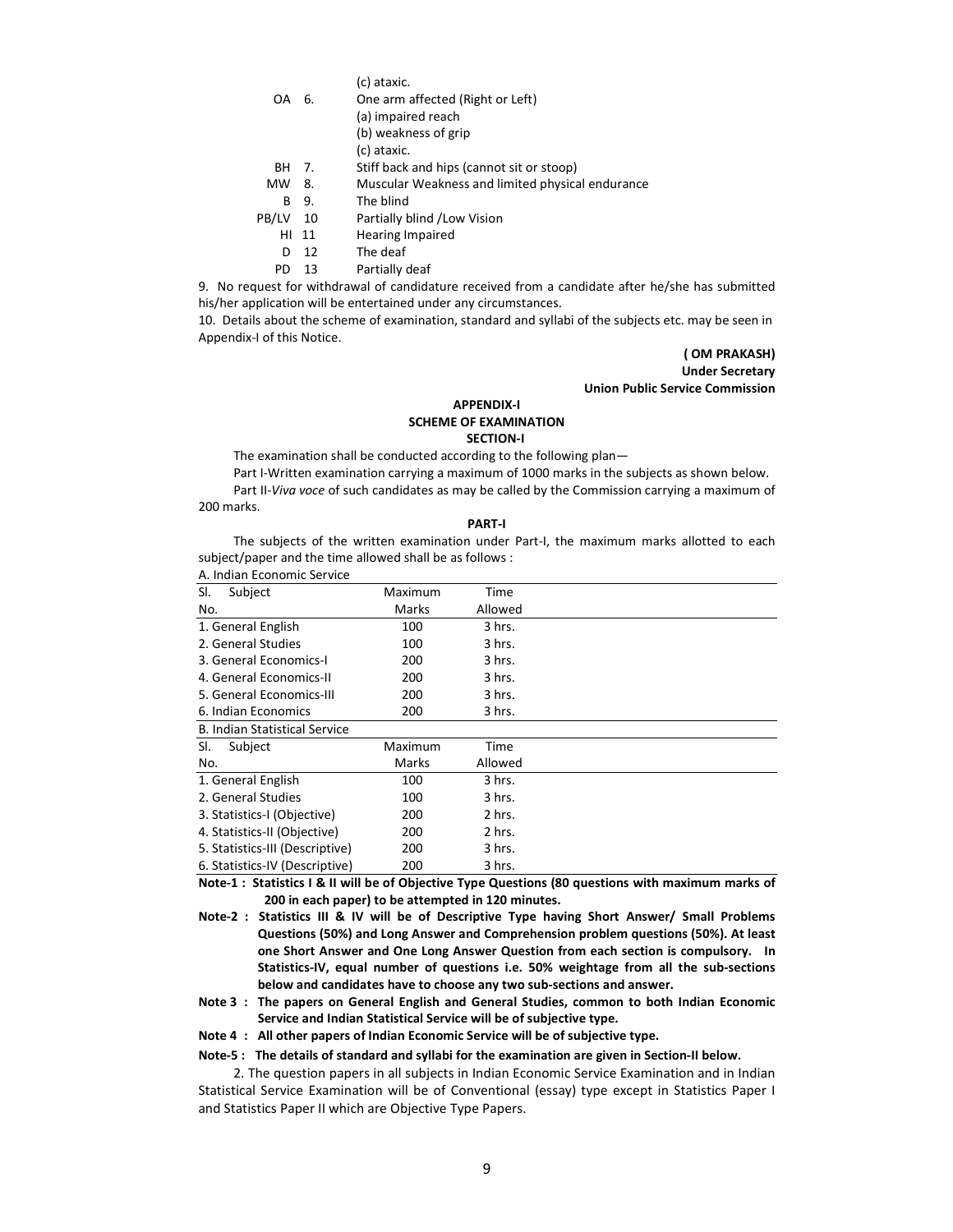3. ALL QUESTION PAPERS MUST BE ANSWERED IN ENGLISH; QUESTION PAPERS WILL BE SET IN ENGLISH ONLY.

 4. Candidates must write the papers in their own hand. In no circumstances will they be allowed the help of a scribe to write the answers for them. However, blind candidates and candidates with Locomotor Disability and Cerebral Palsy where dominant (writing) extremity is affected to the extent of slowing the performance of function (minimum of 40 % impairment) will be allowed to write the examination with the help of a scribe.

 **Compensatory time of 20 minutes per hour for each paper will also be allowed to a blind candidate and the candidates with locomotor disability and cerebral palsy where dominant (writing) extremity is affected to the extent of slowing the performance of function (minimum of 40% impairment).**

- **Note (1):** The eligibility conditions of a scribe, his/her conduct inside the examination hall and the manner in which an extent to which he/she can help the blind candidate in writing the Indian Economic Service/Indian Statistical Service Examination shall be governed by the instructions issued by the UPSC in this regard. Violation of all or any of the said instructions shall entail the cancellation of the candidature of the blind candidate in addition to any other action that the UPSC may take against the scribe.
- **Note (2):** For purpose of these rules the candidate shall be deemed to be a blind candidate if the percentage of visual impairment is forty per cent (40 %) or more. However, the extent of visual impairment should have to be corroborated by a certificate in the prescribed proforma from a Medical Board constituted by the Central/State Government along with their Detailed Application Form.
- **Note (3):** The concession admissible to blind candidates shall not be admissible to those suffering from Myopia.

 5. The Commission have the discretion to fix qualifying marks in any or all the subjects of the examination.

 6. If a candidate's handwriting is not easily legible, a deduction will be made on this account, from the total marks otherwise accruing to him/her.

7. Marks will not be allotted for mere superficial knowledge.

 8. Credit will be given for orderly effective and exact expression combined with due economy of words.

9. In the question papers, wherever required, SI Units will be used.

 10. Candidates will be allowed the use of Scientific (Non-Programmable type) Calculators at the examination. Programmable type calculators will, however, not be allowed and the use of such calculators shall tantamount to resorting to unfair means by the candidates. Loaning or interchanging of calculators in the Examination Hall is not permitted.

 11. Candidates should use only International Form of Indian numerals (e.g., 1, 2, 3, 4, 5, 6 etc.) while answering question papers.

#### **PART - II**

*Viva voce—*The candidate will be interviewed by a Board of competent and unbiased observers who will have before them a record of his/her career. The object of the interview is to assess his/her suitability for the service for which he/she has competed. The interview is intended to supplement the written examination for testing the general and specialised knowledge and abilities for the candidate. The candidate will be expected to have taken an intelligent interest not only in his/her subjects of academic study but also in events which are happening around him/her both within and outside his/her own State or Country as well as in modern currents of thought and in new discoveries which should rouse the curiosity of well educated youth.

 The technique of the interview is not that of a strict cross-examination, but of a natural, through directed and purposive conversation intended to reveal the candidate's mental qualities and his/her grasp of problems. The Board will pay special attention to assess the intellectual curiosity, critical powers of assimilation, balance of judgment and alertness of mind, the ability for social cohesion, integrity of character initiative and capacity for leadership.

# **SECTION-II**

### **STANDARD AND SYLLABI**

 The standard of papers in General English and General Studies will be such as may be expected of a graduate of an Indian University.

 The standard of papers in the other subjects will be that of the Master's degree examination of an Indian University in the relevant disciplines. The candidates will be expected to illustrate theory by facts, and to analyse problems with the help of theory. They will be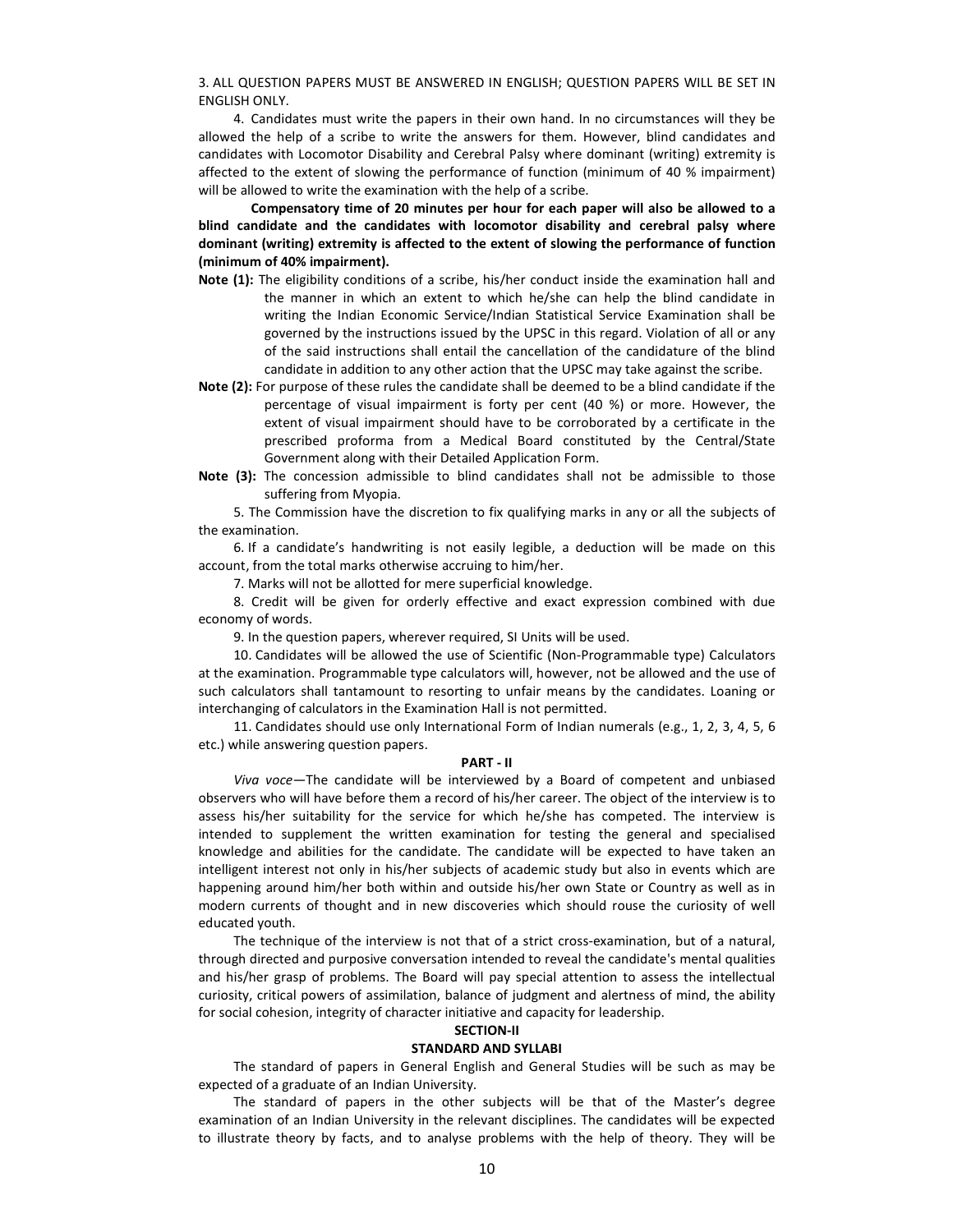expected to be particularly conversant with Indian problems in the field(s) of Economics/Statistics.

### **GENERAL ENGLISH**

 Candidates will be required to write an essay in English. Other questions will be designed to test their understanding of English and workman like use of words. Passages will usually be set for summary or precis.

### **GENERAL STUDIES**

General knowledge including knowledge of current events and of such matters of everyday observation and experience in their scientific aspects as may be expected of an educated person who has not made a special study of any scientific subject. The paper will also include questions on Indian Polity including the political system and the Constitution of India, History of India and Geography of a nature which a candidate should be able to answer without special study.

#### **GENERAL ECONOMICS – I**

#### **PART A :**

 **1. Theory of Consumer's Demand—**Cardinal utility Analysis: Marginal utility and demand, Consumer's surplus, Indifference curve, Analysis and utility function, Price income and substitution effects, Slutsky theorem and derivation of demand curve, Revealed preference theory. Duality and indirect utility function and expenditure function, Choice under risk and uncertainty. **Simple games of complete information, Concept of Nash equilibrium.**

 **2. Theory of Production:** Factors of production and production function. Forms of Production Functions: Cobb Douglas, CES and Fixed coefficient type, Translog production function. Laws of return, Returns to scale and Return to factors of production. Duality and cost function, Measures of productive efficiency of firms, technical and allocative efficiency. Partial Equilibrium versus General Equilibrium approach. Equilibrium of the firm and industry.

**3. Theory of Value:** Pricing under different market structures, public sector pricing, marginal cost pricing, peak load pricing, cross-subsidy free pricing and average cost pricing. Marshallian and Walrasian stability analysis. Pricing with incomplete information and moral hazard problems.

 **4. Theory of Distribution:** Neo classical distribution theories; Marginal productivity theory of determination of factor prices, Factor shares and adding up problems. Euler's theorem, Pricing of factors under imperfect competition, monopoly and bilateral monopoly. Macrodistribution theories of Ricardo, Marx, Kaldor, Kalecki.

 **5. Welfare Economics:** Inter-personal comparison and aggression problem, Public goods and externalities, Divergence between social and private welfare, compensation principle. Pareto optimality. Social choice and other recent schools, including Coase and Sen.

### **PART B : Quantitative Methods in Economics**

1. Mathematical Methods in Economics: Differentiation and Integration and their application in economics. Optimisation techniques, Sets, Matrices and their application in economics. Linear algebra and Linear programming in economics and Input-output model of Leontief.

 2. Statistical and Econometric Methods: Measures of central tendency and dispersions, Correlation and Regression. Time series. Index numbers. Sampling of curves based on various linear and non-linear function. Least square methods and other multivariate analysis (only concepts and interpretation of results). Analysis of Variance, Factor analysis, Principle component analysis, Discriminant analysis. Income distribution: Pareto law of Distribution, longnormal distribution, measurement of income inequality. Lorenz curve and Gini coefficient. **Univariate and multivariate regression analysis. Problems and remedies of Hetroscedasticity, Autocorrelation and Multicollnearity.**

### **GENERAL ECONOMICS – II**

 **1. Economic Thought:** Mercantilism Physiocrats, Classical, Marxist, Neo-classical, Keynesian and Monetarist schools of thought.

**2. Concept of National Income and Social Accounting:** Measurement of National Income, Inter relationship between three measures of national income in the presence of Government sector and International transactions. Environmental considerations, Green national income.

**3. Theory of employment, Output, Inflation, Money and Finance:** The Classical theory of Employment and Output and Neo classical approaches. Equilibrium, analysis under classical and neo classical analysis. Keynesian theory of Employment and output. Post Keynesian developments. The inflationary gap; Demand pull versus cost push inflation, the Philip's curve and its policy implication. Classical theory of Money, Quantity theory of Money. Friedman's restatement of the quantity theory, the neutrality of money. The supply and demand for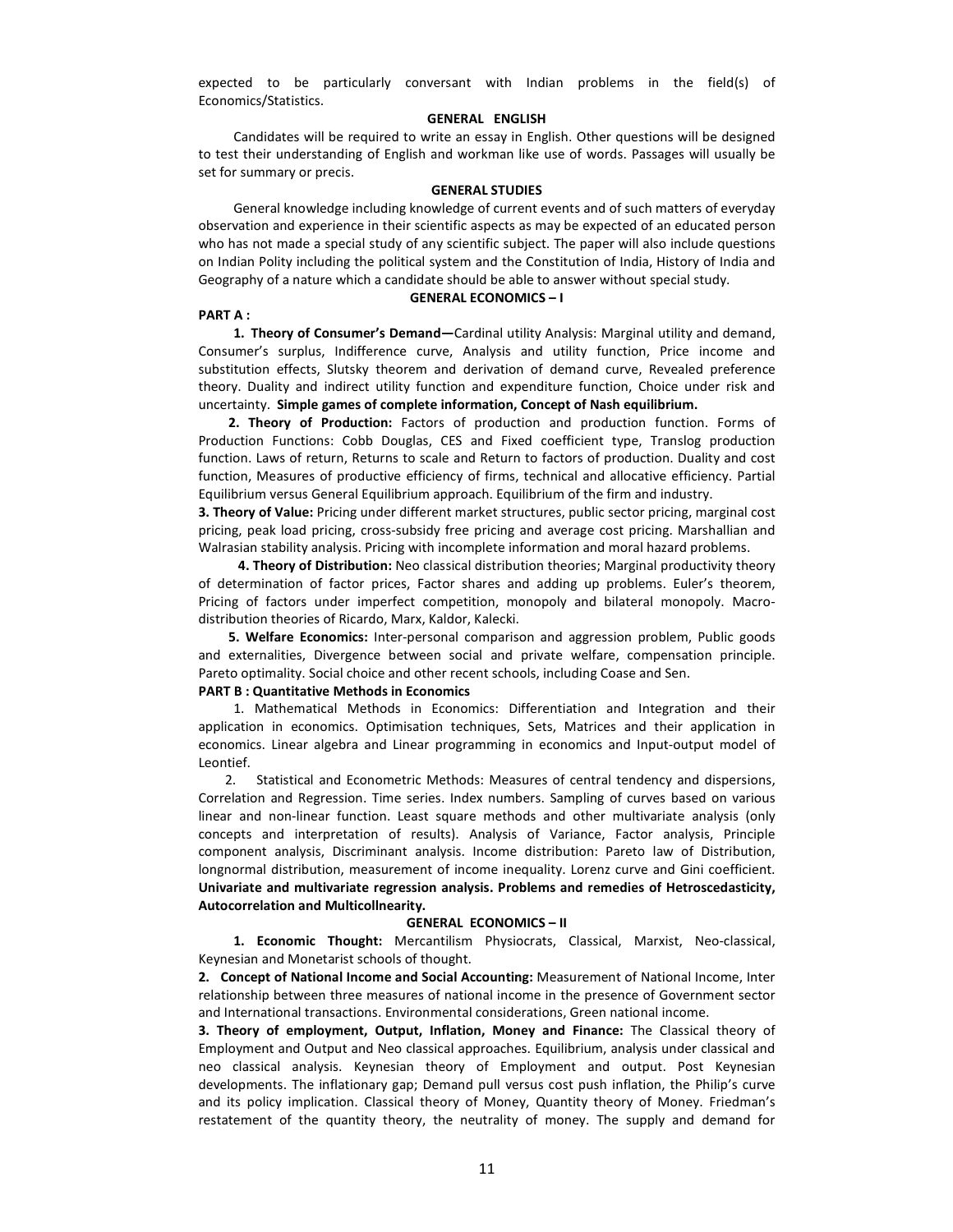loanable funds and equilibrium in financial markets, Keynes' theory on demand for money. **IS-LM Model and AD-AS Model in Keynesian Theory.**

**4. Financial and Capital Market:** Finance and economic development, financial markets, stock market, gift market, banking and insurance. Equity markets, Role of primary and secondary markets and efficiency, Derivatives markets; Future and options.

**5. Economic Growth and Development:** concepts of Economic Growth and Development and their measurement: characteristics of less developed countries and obstacles to their development – growth, poverty and income distribution. Theories of growth: Classical Approach: Adam Smith, Marx and Schumpeter- Neo classical approach; Robinson, Solow, Kaldor and Harrod Domar. Theories of Economic Development, Rostow, Rosenstein-Roden, Nurske, Hirschman, Leibenstien and Arthur Lewis, Amin and Frank (Dependency scool) respective role of state and the market. Utilitarian and Welfarist approach to social development and A.K. Sen's critique. Sen's capability approach to economic development. The Human Development Index. Physical quality of Life Index and Human Poverty Index. **Basics of Endogenous Growth Theory.**

**6. International Economics:** Gains from International Trade, Terms of Trade, policy, international trade and economic development- Theories of International Trade; Ricardo, Haberler, Heckscher- Ohlin and Stopler- Samuelson- Theory of Tariffs- Regional Trade Arrangements. **Asian Financial Crisis of 1997, Global Financial Crisis of 2008 and Euro Zone Crisis- Causes and Impact.**

**7. Balance of Payments:** Disequilibrium in Balance of Payments, Mechanism of Adjustments, Foreign Trade Multiplier, Exchange Rates, Import and Exchange Controls and Multiple Exchange Rates. **IS-LM Model and Mundell- Fleming Model of Balance of Payments.** 

**8. Global Institutions:** UN agencies dealing with economic aspects, **role of Multilateral Development Bodies (MDBs), such as World Bank, IMF and WTO, Multinational Corporations**. **G-20.**

#### **GENERAL ECONOMICS – III**

 **1. Public Finance—**Theories of taxation: Optimal taxes and tax reforms, incidence of taxation. Theories of public expenditure: objectives and effects of public expenditure, public expenditure policy and social cost benefit analysis, criteria of public investment decisions, social rate of discount, shadow prices of investment, unskilled labour and foreign exchange. Budgetary deficits. Theory of public debt management.

 **2. Environmental Economics—**Environmentally sustainable development, **Rio process 1992 to 2012,** Green GDP, UN Methodology of Integrated Environmental and Economic Accounting. Environmental Values: Users and non-users values, option value. Valuation Methods : Stated and revealed preference methods. Design of Environmental Policy Instruments: Pollution taxes and pollution permits, collective action and informal regulation by local communities. Theories of exhaustible and renewable resources. International environmental agreements, **RIO Conventions**. Climatic change problems. Kyoto protocol, **UNFCC, Bali Action Plan, Agreements upto 2016,** tradable permits and carbon taxes. **Carbon Markets and Market Mechanisms. Climate Change Finance and Green Climate Fund.**

 **3. Industrial Economics—**Market structure, conduct and performance of firms, product differentiation and market concentration, monopolistic price theory and oligopolistic interdependence and pricing, entry preventing pricing, micro level investment decisions and the behaviour of firms, research and development and innovation, market structure and profitability, public policy and development of firms.

 **4. State, Market and Planning—**Planning in a developing economy. Planning regulation and market. Indicative planning. Decentralised planning.

#### **INDIAN ECONOMICS**

 **1. History of development and planning—** Alternative development strategies—goal of self-reliance based on import substitution and protection, the post-1991 globalisation strategies based on stabilisation and structural adjustment packages: fiscal reforms, financial sector reforms and trade reforms.

 **2. Federal Finance—**Constitutional provisions relating to fiscal and financial powers of the States, Finance Commissions and their formulae for sharing taxes, Financial aspect of Sarkaria Commission Report, financial aspects of 73rd and 74th Constitutional Amendments.

 **3. Budgeting and Fiscal Policy—**Tax, expenditure, budgetary deficits, pension and fiscal reforms, Public debt management and reforms, Fiscal Responsibility and Budget Management (FRBM) Act, Black money and Parallel economy in India—definition, estimates, genesis, consequences and remedies.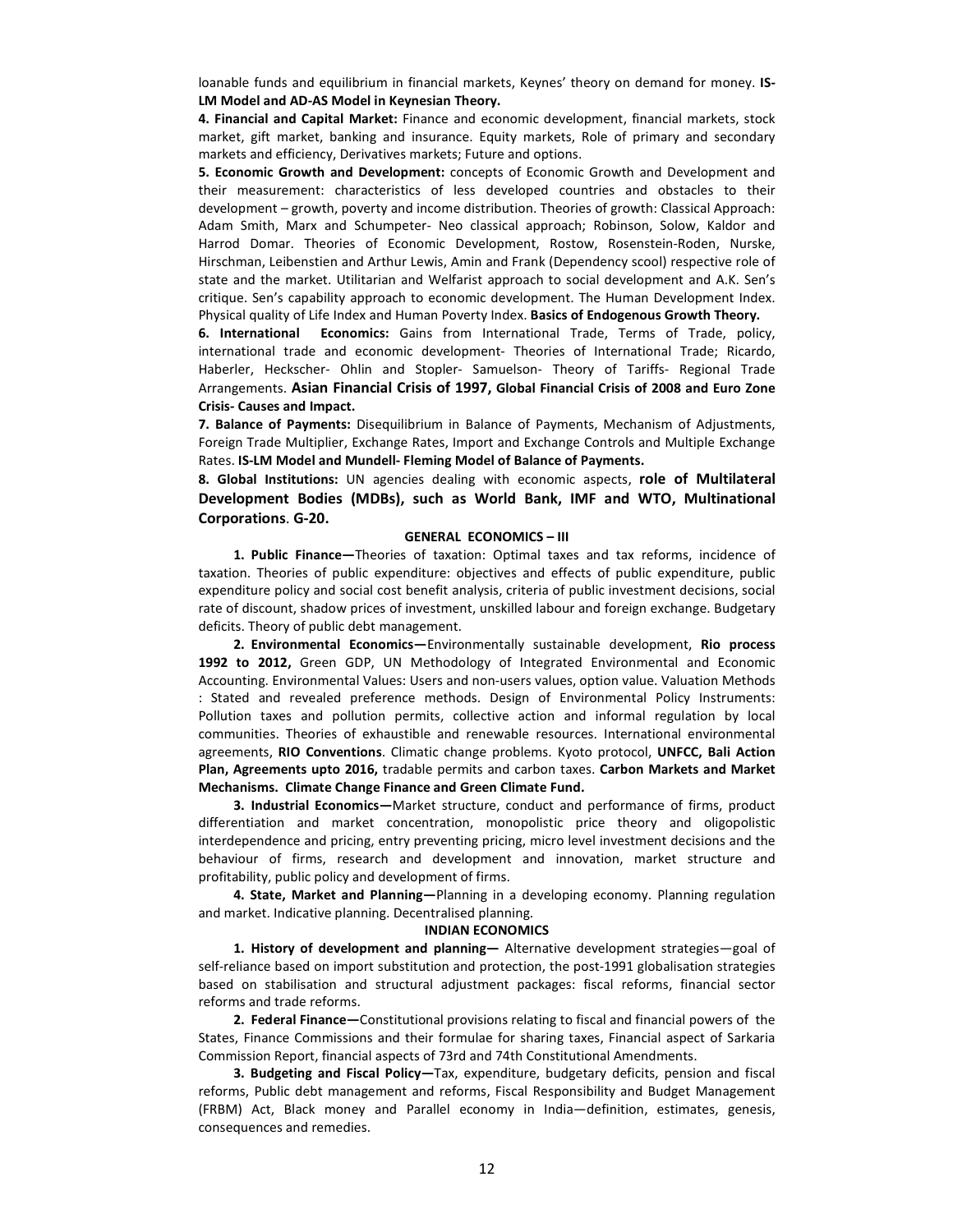**4. Poverty, Unemployment and Human Development—**Estimates of inequality and poverty measures for India, appraisal of Government measures, India's human development record in global perspective. India's population policy and development.

 **5. Agriculture and Rural Development Strategies—** Technologies and institutions, land relations and land reforms, rural credit, modern farm inputs and marketing— price policy and subsidies; commercialisation and diversification. Rural development programmes including poverty alleviation programmes, development of economic and social infrastructure and New Rural Employment Guarantee Scheme.

 **6. India's experience with Urbanisation and Migration—**Different types of migratory flows and their impact on the economies of their origin and destination, the process of growth of urban settlements; urban development strategies.

**7. Industry**: **Strategy of industrial development**— Industrial Policy Reform; Reservation Policy relating to small scale industries. Competition policy, Sources of industrial finances. Bank, share market, insurance companies, pension funds, non-banking sources and foreign direct investment, role of foreign capital for direct investment and portfolio investment, Public sector reform, privatisation and disinvestment.

**8. Labour**—Employment, unemployment and underemployment, industrial relations and labour welfare— strategies for employment generation—Urban labour market and informal sector employment, Report of National Commission on Labour, Social issues relating to labour e.g. Child Labour, Bonded Labour International Labour Standard and its impact.

 **9. Foreign trade—**Salient features of India's foreign trade, composition, direction and organisation of trade, recent changes in trade, balance of payments, tariff policy, exchange rate, India and WTO requirements. **Bilateral Trade Agreements and their implications.**

 **10. Money and Banking—**Financial sector reforms, Organisation of India's money market, changing roles of the Reserve Bank of India, commercial banks, development finance institutions, foreign banks and non-banking financial institutions, Indian capital market and SEBI, Development in Global Financial Market and its relationship with Indian Financial Sector. **Commodity Market in India-Spot and Futures Market, Role of FMC.**

 **10. Inflation—**Definition, trends, estimates, consequences and remedies (control): Wholesale Price Index. Consumer Price Index: components and trends.

#### **STATISTICS-I (OBJECTIVE TYPE)**

#### **(i) Probability:**

Classical and axiomatic definitions of Probability and consequences. Law of total probability, Conditional probability, Bayes' theorem and applications. Discrete and continuous random variables. Distribution functions and their properties.

Standard discrete and continuous probability distributions - Bernoulli, Uniform, Binomial, Poisson, Geometric, Rectangular, Exponential, Normal, Cauchy, Hyper geometric, Multinomial, Laplace, Negative binomial, Beta, Gamma, Lognormal. Random vectors, Joint and marginal distributions, conditional distributions, Distributions of functions of random variables. Modes of convergences of sequences of random variables - in distribution, in probability, with probability one and in mean square. Mathematical expectation and conditional expectation. Characteristic function, moment and probability generating functions, Inversion, uniqueness and continuity theorems. Borel 0-1 law, Kolmogorov's 0-1 law. Tchebycheff's and Kolmogorov's inequalities. Laws of large numbers and central limit theorems for independent variables.

#### **(ii) Statistical Methods:**

Collection, compilation and presentation of data, charts, diagrams and histogram. Frequency distribution. Measures of location, dispersion, skewness and kurtosis. Bivariate and multivariate data. Association and contingency. Curve fitting and orthogonal polynomials. Bivariate normal distribution. Regression-linear, polynomial. Distribution of the correlation coefficient, Partial and multiple correlation, Intraclass correlation, Correlation ratio.

Standard errors and large sample test. Sampling distributions of sample mean, sample variance, t, chi-square and F; tests of significance based on them, Small sample tests.

Non-parametric tests-Goodness of fit, sign, median, run, Wilcoxon, Mann-Whitney, Wald-Wolfowitz and Kolmogorov-Smirnov. Order statistics-minimum, maximum, range and median. Concept of Asymptotic relative efficiency.

#### **(iii) Numerical Analysis:**

**Finite differences of different orders**: ∆, E and D operators, factorial representation of a polynomial, separation of symbols, sub-division of intervals, differences of zero.

**Concept of interpolation and extrapolation**: Newton Gregory's forward and backward interpolation formulae for equal intervals, divided differences and their properties, Newton's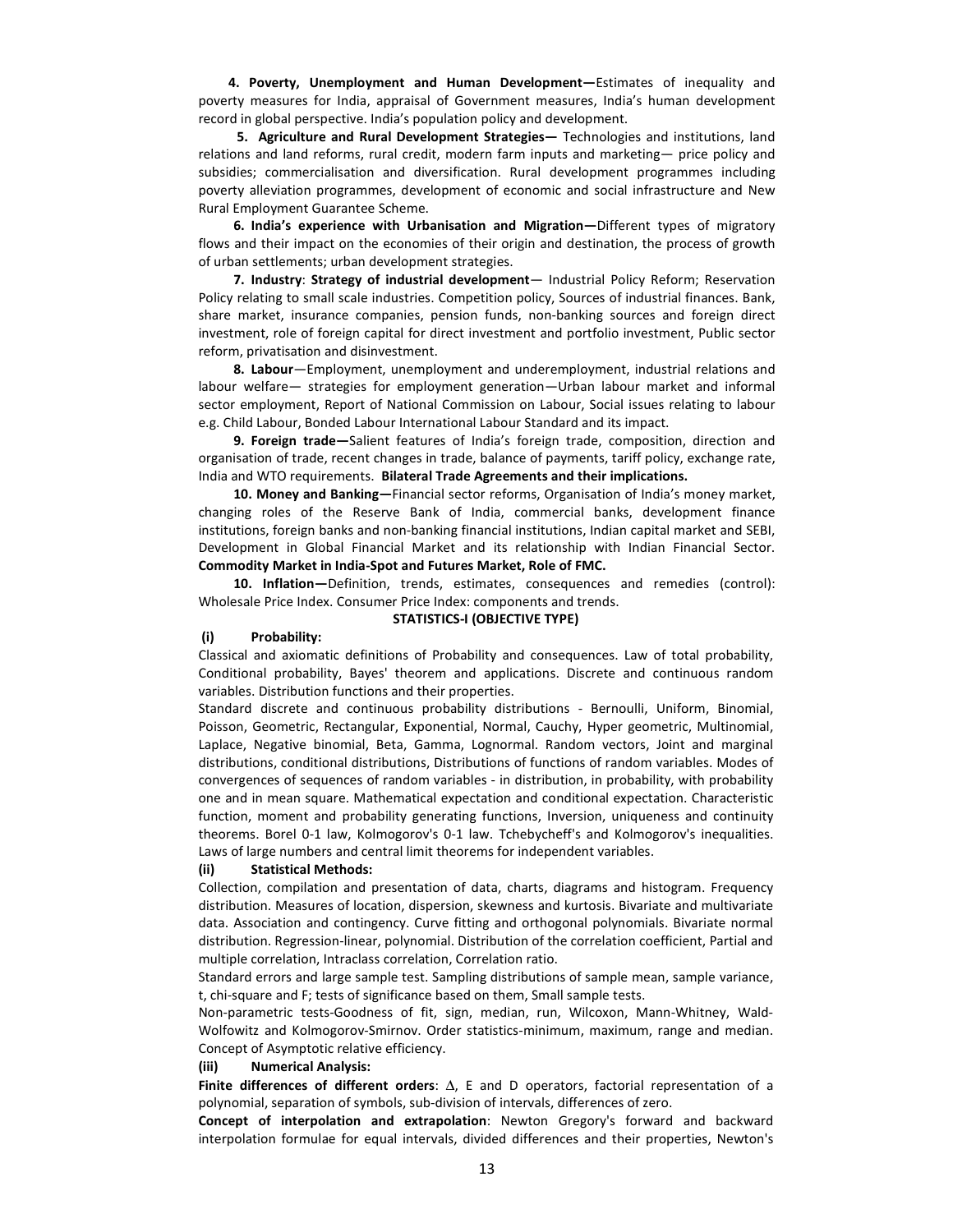formula for divided difference, Lagrange's formula for unequal intervals, central difference formula due to Gauss, Sterling and Bessel, concept of error terms in interpolation formula. **Inverse interpolation**: Different methods of inverse interpolation.

**Numerical differentiation**: Trapezoidal, Simpson's one-third and three-eight rule and Waddles rule.

**Summation of Series**: Whose general term (i) is the first difference of a function (ii) is in geometric progression.

**Numerical solutions of differential equations**: Euler's Method, Milne's Method, Picard's Method and Runge-Kutta Method.

### **(iv) Computer application and Data Processing:**

**Basics of Computer**: Operations of a computer, Different units of a computer system like central processing unit, memory unit, arithmetic and logical unit, input unit, output unit etc., Hardware including different types of input, output and peripheral devices, Software, system and application software, number systems, Operating systems, packages and utilities, Low and High level languages, Compiler, Assembler, Memory – RAM, ROM, unit of computer memory (bits, bytes etc.), Network – LAN, WAN, internet, intranet, basics of computer security, virus, antivirus, firewall, spyware, malware etc.

**Basics of Programming**: Algorithm, Flowchart, Data, Information, Database, overview of different programming languages, frontend and backend of a project, variables, control structures, arrays and their usages, functions, modules, loops, conditional statements, exceptions, debugging and related concepts.

#### **STATISTICS- II (OBJECTIVE TYPE)**

#### **(i) Linear Models:**

**Theory of linear estimation, Gauss**-Markov linear models, estimable functions, error and estimation space, normal equations and least square estimators, estimation of error variance, estimation with correlated observations, properties of least square estimators, generalized inverse of a matrix and solution of normal equations, variances and covariances of least square estimators.

One way and two-way classifications, fixed, random and mixed effects models. Analysis of variance (two-way classification only), multiple comparison tests due to Tukey, Scheffe and Student-Newmann-Keul-Duncan.

### **(ii) Statistical Inference and Hypothesis Testing:**

**Characteristics of good estimator**. Estimation methods of maximum likelihood, minimum chisquare, moments and least squares. Optimal properties of maximum likelihood estimators. Minimum variance unbiased estimators. Minimum variance bound estimators. Cramer-Rao inequality. Bhattacharya bounds. Sufficient estimator. factorization theorem. Complete statistics. Rao-Blackwell theorem. Confidence interval estimation. Optimum confidence bounds. Resampling, Bootstrap and Jacknife.

**Hypothesis testing**: Simple and composite hypotheses. Two kinds of error. Critical region. Different types of critical regions and similar regions. Power function. Most powerful and uniformly most powerful tests. Neyman-Pearson fundamental lemma. Unbiased test. Randomized test. Likelihood ratio test. Wald's SPRT, OC and ASN functions. Elements of decision theory.

### **(iii) Official Statistics:**

#### **National and International official statistical system**

Official Statistics: (a) Need, Uses, Users, Reliability, Relevance, Limitations, Transparency, its visibility (b) Compilation, Collection, Processing, Analysis and Dissemination, Agencies Involved, Methods

**National Statistical Organization**: Vision and Mission, NSSO and CSO; roles and responsibilities; Important activities, Publications etc.

**National Statistical Commission**: Need, Constitution, its role, functions etc; Legal Acts/ Provisions/ Support for Official Statistics; Important Acts

**Index Numbers**: Different Types, Need, Data Collection Mechanism, Periodicity, Agencies Involved, Uses

**Sector Wise Statistics**: Agriculture, Health, Education, Women and Child etc. Important Surveys & Census, Indicators, Agencies and Usages etc.

**National Accounts**: Definition, Basic Concepts; issues; the Strategy, Collection of Data and Release.

**Population Census**: Need, Data Collected, Periodicity, Methods of data collection, dissemination, Agencies involved.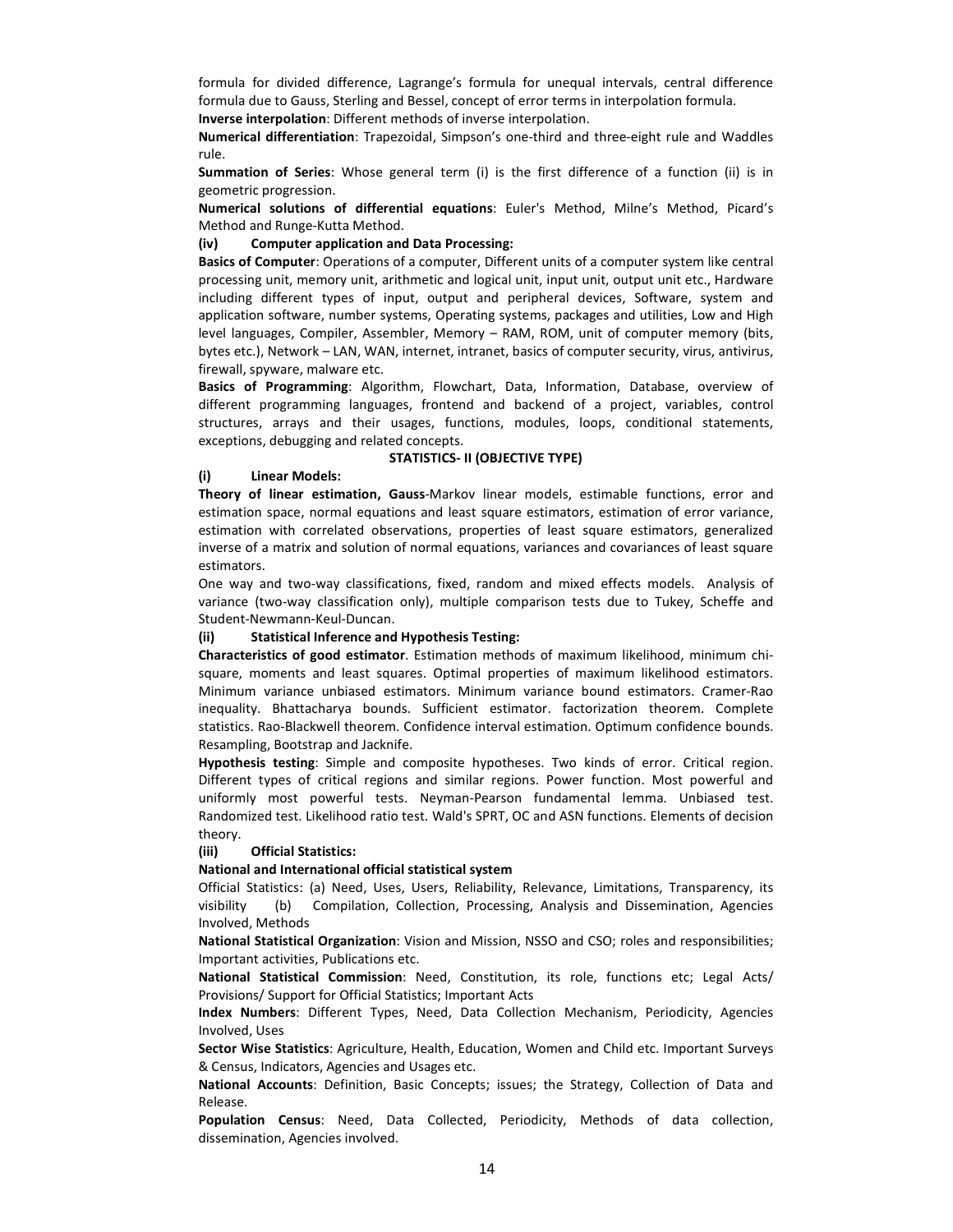**Misc**: Socio Economic Indicators, Gender Awareness/Statistics, Important Surveys and Censuses. **STATISTICS- III (DESCRIPTIVE TYPE)** 

### **(i) Sampling Techniques:**

Concept of population and sample, need for sampling, complete enumeration versus sampling, basic concepts in sampling, sampling and Non-sampling error, Methodologies in sample surveys (questionnaires, sampling design and methods followed in field investigation) by NSSO.

Subjective or purposive sampling, probability sampling or random sampling, simple random sampling with and without replacement, estimation of population mean, population proportions and their standard errors. Stratified random sampling, proportional and optimum allocation, comparison with simple random sampling for fixed sample size. Covariance and Variance Function.

Ratio, product and regression methods of estimation, estimation of population mean, evaluation of Bias and Variance to the first order of approximation, comparison with simple random sampling.

Systematic sampling (when population size (N) is an integer multiple of sampling size (n)). Estimation of population mean and standard error of this estimate, comparison with simple random sampling.

Sampling with probability proportional to size (with and without replacement method), Des Raj and Das estimators for n=2, Horvitz-Thomson's estimator

Equal size cluster sampling: estimators of population mean and total and their standard errors, comparison of cluster sampling with SRS in terms of intra-class correlation coefficient.

Concept of multistage sampling and its application, two-stage sampling with equal number of second stage units, estimation of population mean and total.Double sampling in ratio and regression methods of estimation.

Concept of Interpenetrating sub-sampling.

### **(ii) Econometrics:**

Nature of econometrics, the general linear model (GLM) and its extensions, ordinary least squares (OLS) estimation and prediction, generalized least squares (GLS) estimation and prediction, heteroscedastic disturbances, pure and mixed estimation.

Auto correlation, its consequences and tests. Theil BLUS procedure, estimation and prediction, multi-collinearity problem, its implications and tools for handling the problem, ridge regression.

Linear regression and stochastic regression, instrumental variable estimation, errors in variables, autoregressive linear regression, lagged variables, distributed lag models, estimation of lags by OLS method, Koyck's geometric lag model.

Simultaneous linear equations model and its generalization, identification problem, restrictions on structural parameters, rank and order conditions.

Estimation in simultaneous equations model, recursive systems, 2 SLS estimators, limited information estimators, k-class estimators, 3 SLS estimator, full information maximum likelihood method, prediction and simultaneous confidence intervals.

### **(iii) Applied Statistics:**

Index Numbers: Price relatives and quantity or volume relatives, Link and chain relatives composition of index numbers; Laspeyre's, Paasches', Marshal Edgeworth and Fisher index numbers; chain base index number, tests for index number, Construction of index numbers of wholesale and consumer prices, Income distribution-Pareto and Engel curves, Concentration curve, Methods of estimating national income, Inter-sectoral flows, Inter-industry table, Role of CSO. Demand Analysis

Time Series Analysis: Economic time series, different components, illustration, additive and multiplicative models, determination of trend, seasonal and cyclical fluctuations.

Time-series as discrete parameter stochastic process, auto covariance and autocorrelation functions and their properties.

Exploratory time Series analysis, tests for trend and seasonality, exponential and moving average smoothing. Holt and Winters smoothing, forecasting based on smoothing.

Detailed study of the stationary processes: (1) moving average (MA), (2) auto regressive (AR), (3) ARMA and (4) AR integrated MA (ARIMA) models. Box-Jenkins models, choice of AR and MA periods.

Discussion (without proof) of estimation of mean, auto covariance and autocorrelation functions under large sample theory, estimation of ARIMA model parameters.

Spectral analysis of weakly stationary process, periodogram and correlogram analyses, computations based on Fourier transform.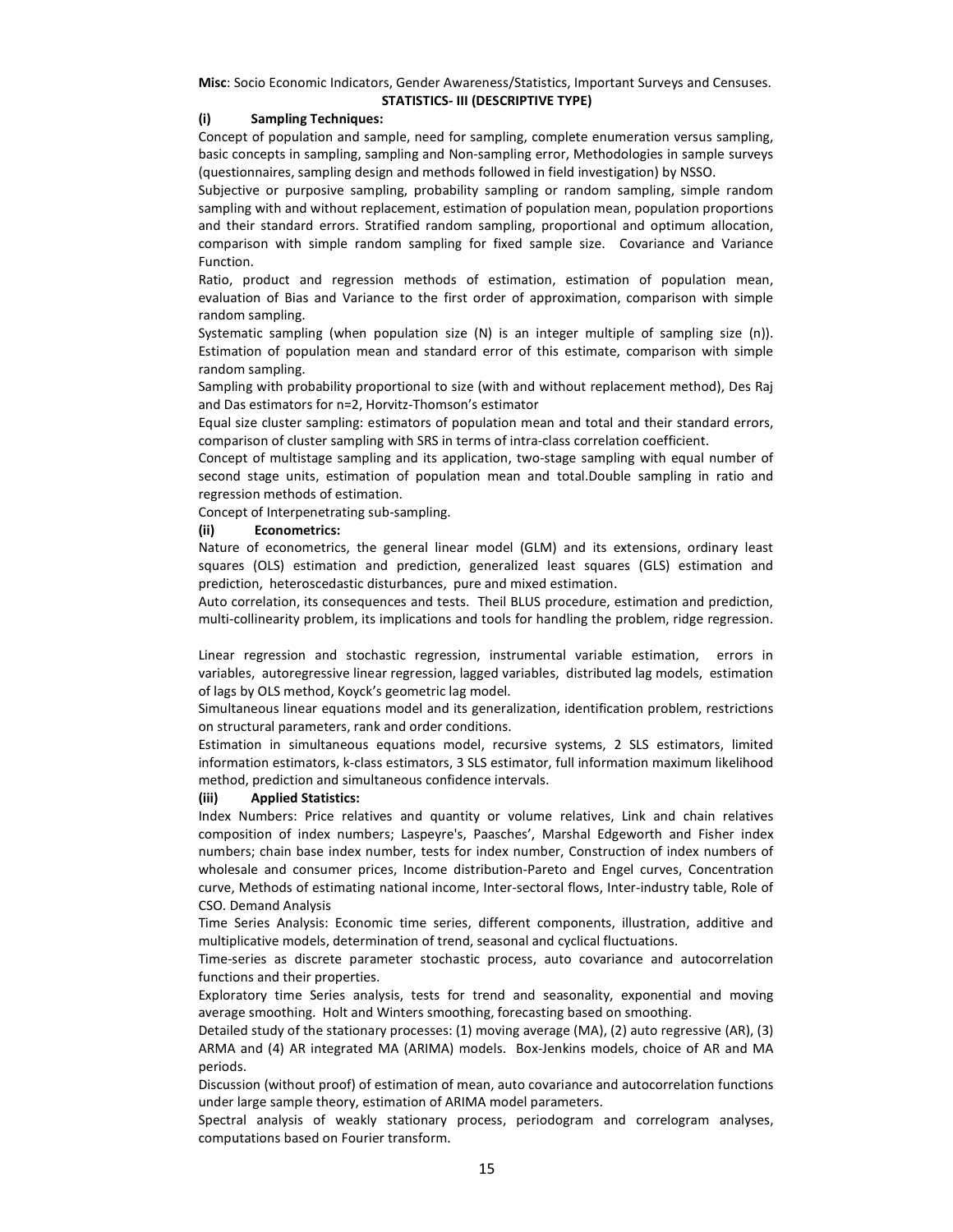### **(i) Operations Research and Reliability:**

Definition and Scope of Operations Research: phases in Operation Research, models and their solutions, decision-making under uncertainty and risk, use of different criteria, sensitivity analysis.

Transportation and assignment problems. Bellman's principle of optimality, general formulation, computational methods and application of dynamic programming to LPP.

Decision-making in the face of competition, two-person games, pure and mixed strategies, existence of solution and uniqueness of value in zero-sum games, finding solutions in 2x2, 2xm and mxn games.

Analytical structure of inventory problems, EOQ formula of Harris, its sensitivity analysis and extensions allowing quantity discounts and shortages. Multi-item inventory subject to constraints. Models with random demand, the static risk model. P and Q- systems with constant and random lead times.

Queuing models – specification and effectiveness measures. Steady-state solutions of M/M/1 and M/M/c models with associated distributions of queue-length and waiting time. M/G/1 queue and Pollazcek-Khinchine result.

Sequencing and scheduling problems. 2-machine n-job and 3-machine n-job problems with identical machine sequence for all jobs

Branch and Bound method for solving travelling salesman problem.

Replacement problems – Block and age replacement policies.

PERT and CPM – basic concepts. Probability of project completion.

Reliability concepts and measures, components and systems, coherent systems, reliability of coherent systems.

Life-distributions, reliability function, hazard rate, common univariate life distributions – exponential, weibull, gamma, etc. Bivariate exponential distributions. Estimation of parameters and tests in these models.

Notions of aging – IFR, IFRA, NBU, DMRL and NBUE classes and their duals. Loss of memory property of the exponential distribution.

Reliability estimation based on failure times in variously censored life-tests and in tests with replacement of failed items. Stress-strength reliability and its estimation.

#### **(ii) Demography and Vital Statistics:**

Sources of demographic data, census, registration, ad-hoc surveys, Hospital records, Demographic profiles of the Indian Census.

Complete life table and its main features, Uses of life table. Makehams and Gompertz curves. National life tables. UN model life tables. Abridged life tables. Stable and stationary populations. Measurement of Fertility: Crude birth rate, General fertility rate, Age specific birth rate, Total fertility rate, Gross reproduction rate, Net reproduction rate.

Measurement of Mortality: Crude death rate, Standardized death rates, Age-specific death rates, Infant Mortality rate, Death rate by cause.

Internal migration and its measurement, migration models, concept of international migration. Net migration. International and postcensal estimates. Projection method including logistic curve fitting. Decennial population census in India.

### **(iii) Survival Analysis and Clinical Trial:**

Concept of time, order and random censoring, likelihood in the distributions – exponential, gamma, Weibull, lognormal, Pareto, Linear failure rate, inference for these distribution.

Life tables, failure rate, mean residual life and their elementary classes and their properties.

Estimation of survival function – actuarial estimator, Kaplan – Meier estimator, estimation under the assumption of IFR/DFR, tests of exponentiality against non-parametric classes, total time on test.

Two sample problem – Gehan test, log rank test.

Semi-parametric regression for failure rate – Cox's proportional hazards model with one and several covariates, rank test for the regression coefficient.

Competing risk model, parametric and non-parametric inference for this model.

Introduction to clinical trials: the need and ethics of clinical trials, bias and random error in clinical studies, conduct of clinical trials, overview of Phase I – IV trials, multicenter trials.

Data management: data definitions, case report forms, database design, data collection systems for good clinical practice.

Design of clinical trials: parallel vs. cross-over designs, cross-sectional vs. longitudinal designs, review of factorial designs, objectives and endpoints of clinical trials, design of Phase I trials,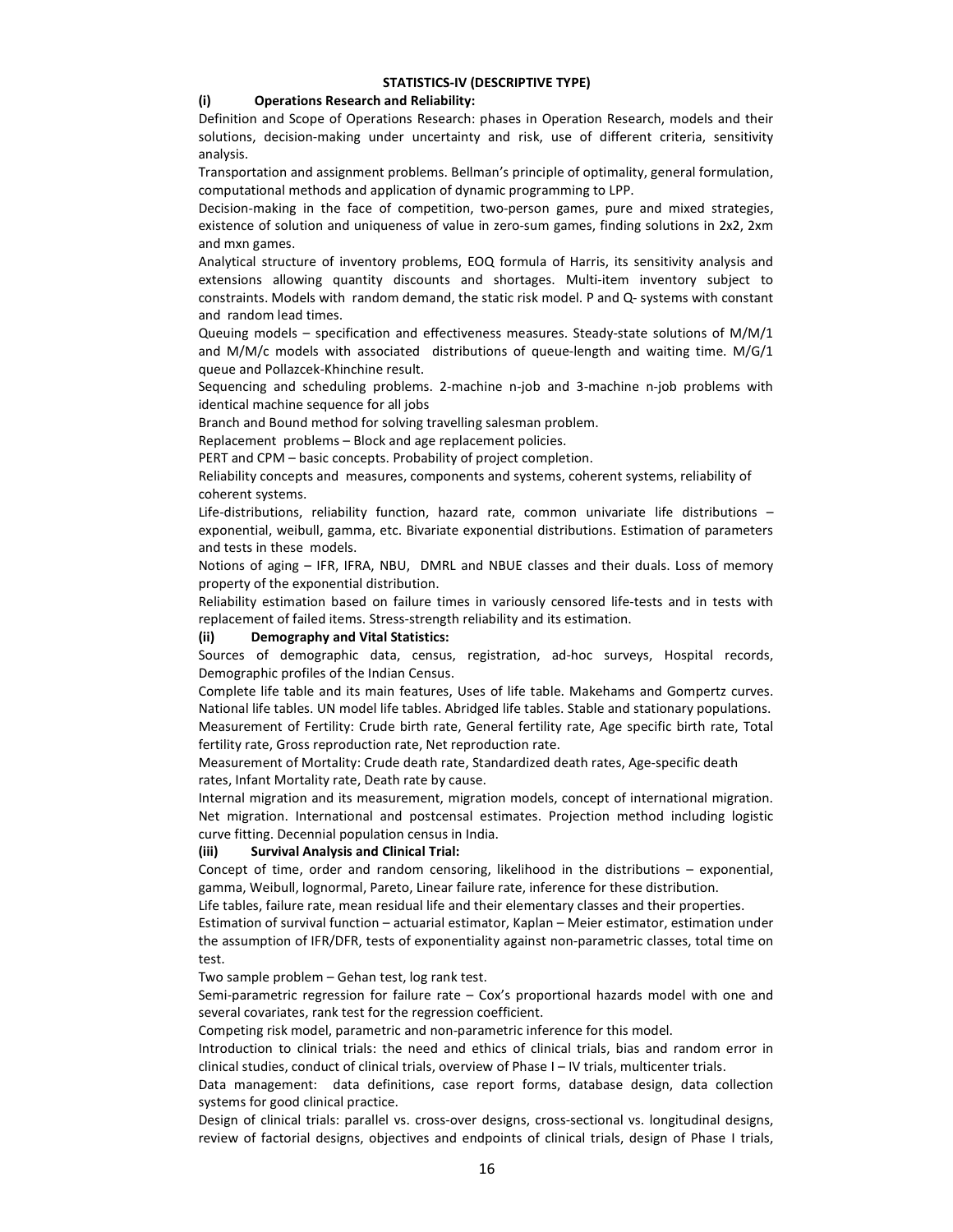design of single-stage and multi-stage Phase II trials, design and monitoring of phase III trials with sequential stopping,

Reporting and analysis: analysis of categorical outcomes from Phase I – III trials, analysis of survival data from clinical trials.

### **(iv) Quality Control:**

Statistical process and product control: Quality of a product, need for quality control, basic concept of process control, process capability and product control, general theory of control charts, causes of variation in quality, control limits, sub grouping summary of out of control

criteria, charts for attributes p chart, np chart, c-chart, V chart, charts for variables: R, ( *X* ,R),

−

# ( *X* ,σ) charts.

−

Basic concepts of process monitoring and control; process capability and process optimization. General theory and review of control charts for attribute and variable data; O.C. and A.R.L. of control charts; control by gauging; moving average and exponentially weighted moving average charts; Cu-Sum charts using V-masks and decision intervals; Economic design of X-bar chart.

Acceptance sampling plans for attributes inspection; single and double sampling plans and their properties; plans for inspection by variables for one-sided and two sided specification.

#### **(v) Multivariate Analysis:**

Multivariate normal distribution and its properties. Random sampling from multivariate normal distribution. Maximum likelihood estimators of parameters, distribution of sample mean vector.

Wishart matrix – its distribution and properties, distribution of sample generalized variance, null and non-null distribution of multiple correlation coefficients.

Hotelling's  $T^2$  and its sampling distribution, application in test on mean vector for one and more multivariate normal population and also on equality of components of a mean vector in multivariate normal population.

Classification problem: Standards of good classification, procedure of classification based on multivariate normal distributions.

Principal components, dimension reduction, canonical variates and canonical correlation definition, use, estimation and computation.

#### **(vi) Design and Analysis of Experiments:**

Analysis of variance for one way and two way classifications, Need for design of experiments, basic principle of experimental design (randomization, replication and local control), complete analysis and layout of completely randomized design, randomized block design and Latin square design, Missing plot technique. Split Plot Design and Strip Plot Design.

Factorial experiments and confounding in  $2^n$  and  $3^n$  experiments. Analysis of covariance. Analysis of non-orthogonal data. Analysis of missing data.

#### **(vii) Computing with C and R :**

Basics of C: Components of C language, structure of a C program, Data type, basic data types, Enumerated data types, Derived data types, variable declaration, Local, Global, Parametric variables, Assignment of Variables, Numeric, Character, Real and String constants, Arithmetic, Relation and Logical operators, Assignment operators, Increment and decrement operators, conditional operators, Bitwise operators, Type modifiers and expressions, writing and interpreting expressions, using expressions in statements. Basic input/output.

Control statements: conditional statements, if - else, nesting of if - else, else if ladder, switch statements, loops in c, for, while, do - while loops, break, continue, exit ( ), goto and label declarations, One dimensional two dimensional and multidimensional arrays. Storage classes: Automatic variables, External variables, Static variables, Scope and lifetime of declarations.

Functions: classification of functions, functions definition and declaration, assessing a function, return statement, parameter passing in functions. Pointers (concept only).

Structure: Definition and declaration; structure (initialization) comparison of structure variable; Array of structures : array within structures, structures within structures, passing structures to functions; Unions accessing a union member, union of structure, initialization of a union variable, uses of union. Introduction to linked list, linear linked list, insertion of a node in list, removal of a node from list.

Files in C: Defining and opening a file, input – output operation on a file, creating a file, reading a file.

Statistics Methods and techniques in R.

#### **APPENDIX-II**

### **INSTRUCTIONS TO THE CANDIDATES FOR FILLING ONLINE APPLICATIONS**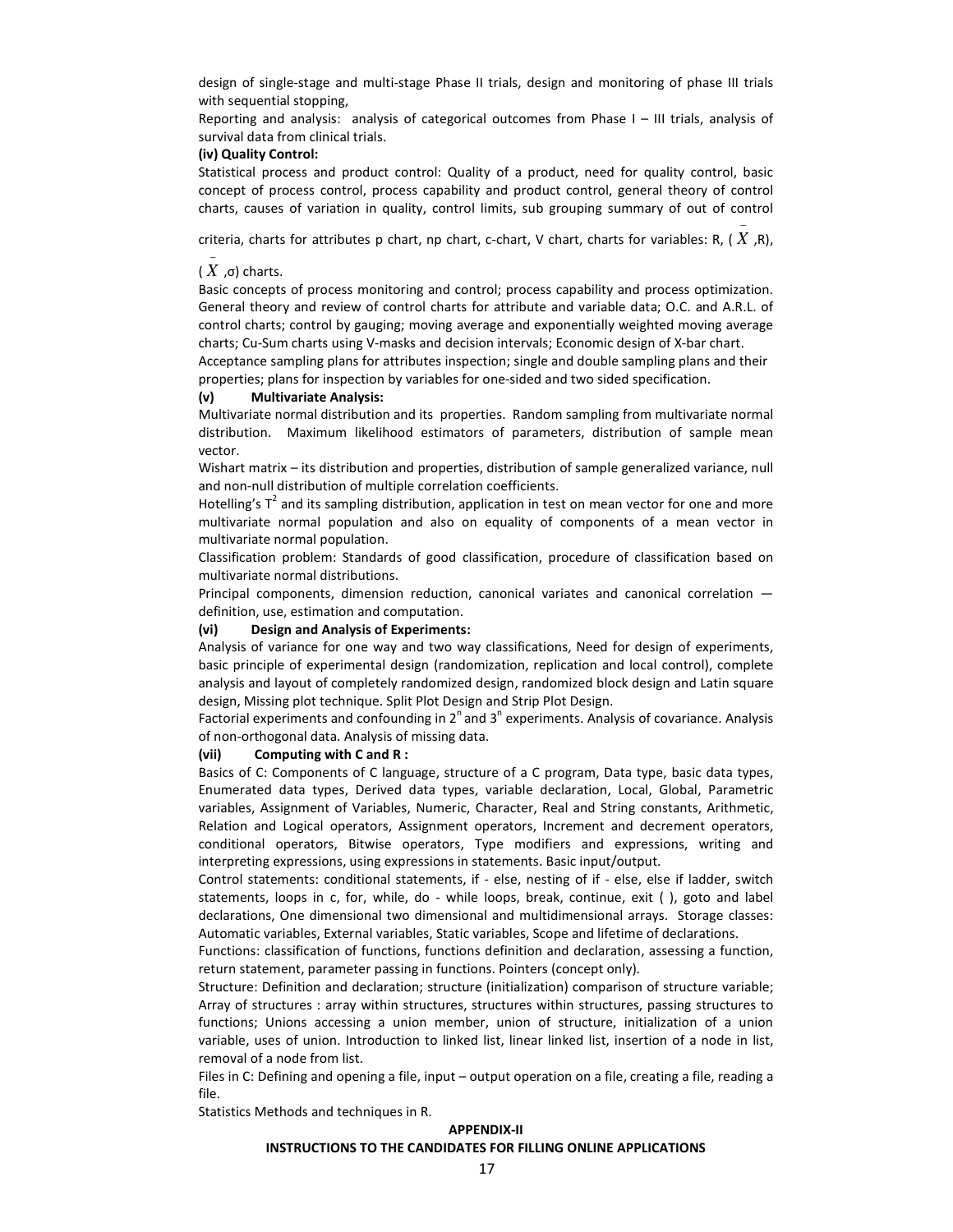Candidates are required to apply Online using the website www.upsconline.nic.in

- Salient features of the system of Online Application Form are given hereunder :
- Detailed instructions for filling up Online applications are available on the above mentioned website.
- Candidates will be required to complete the Online Application Form containing two stages viz. Part-I and Part-II as per the instructions available in the above mentioned website through drop down menus.
- The candidates are required to pay a fee of Rs.200/- (Rupees Two Hundred only) [excepting SC/ST/Female/Physically Handicapped candidates who are exempted from payment of fee] either by depositing the money in any branch of SBI by cash, or by using net banking facility of State Bank of India/State Bank of Bikaner & Jaipur/State Bank of Hyderabad/State Bank of Mysore/State Bank of Patiala/State Bank of Travancore or by using any Visa/Master Credit/Debit Card.
- Before start filling up of Online Application, a candidate must have his/her photograph and signature duly scanned in the .jpg format in such a manner that each file should not exceed 40 KB and must not less that 3 KB in size for the photograph and 1 KB for the signature.
- The Online applications (Part I and II) can be filled from **8 th February, 2017 to 03rd March, 2017 till 18.00 Hours**.
- Applicants should avoid submitting multiple applications. However, if due to any unavoidable circumstances, any applicant submits multiple applications then he/ she must ensure that the applications with higher RID is complete in all respects.
- In case of multiple applications, the applications with higher RID shall be entertained by the Commission and fee paid against one RID shall not be adjusted against any other RID.
- The applicants must ensure that while filling their Application Form, they are providing their valid and active E-Mail IDs as the Commission may use electronic mode of communication while contacting them at different stages of examination process.
- The applicants are advised to check their emails at regular intervals and ensure that the e-mail address ending with @nic.in are directed to their inbox folder and not to the SPAM folder or any other folder.
- **Candidates are strongly advised to apply online well in time without waiting for the last date for submission of Online Applications.**

### **APPENDIX III**

#### **Special instructions to Candidates for Conventional Type papers**

### **1. Articles permitted inside Examination Hall**

Battery-operated pocket calculators of "non-programmable" type only, mathematical/ engineering/drawing instruments, including a flat rule divided on the edges into inches and tens of an inch and into centimeters and millimeters, a slide rule, set squares, a protractors and a pair of compasses, pencils, coloured pencils, mapping pens, eraser, T-square and drawing board for use wherever necessary. Candidates are not allowed to bring with them any "Tables or Charts" for use in the Examination Hall.

Mobile phones, bluetooth or any other communication devices are not allowed inside the premises where the examination is being conducted. Any infringement of these instructions shall entail disciplinary action including ban from future examinations.

Candidates are advised in their own interest not to bring any of the banned items including mobile phones/Bluetooth to the venue of the examination, as arrangements for safekeeping cannot be assured.

### **2. Tables to be supplied by UPSC**

If it is considered necessary for answering the questions set in any paper, the Commission may supply any of the following for reference purpose only :-

- (i) Mathematical/Physical, Chemical and Engineering Tables (including Logarithmic Tables);
- (ii) Steam Table (including Mollier Diagrams for Temperature up to 800 **<sup>º</sup> ºº** C and Pressure up to 500 Kgf/Cm);
- (iii) National Building Code of India 1970 or 1983 Group 2 Part VI;
- (iv) Any other special articles as may be necessary for the candidates to answer the questions set in the question paper.

After conclusion of the examination, return the above items to the invigilator.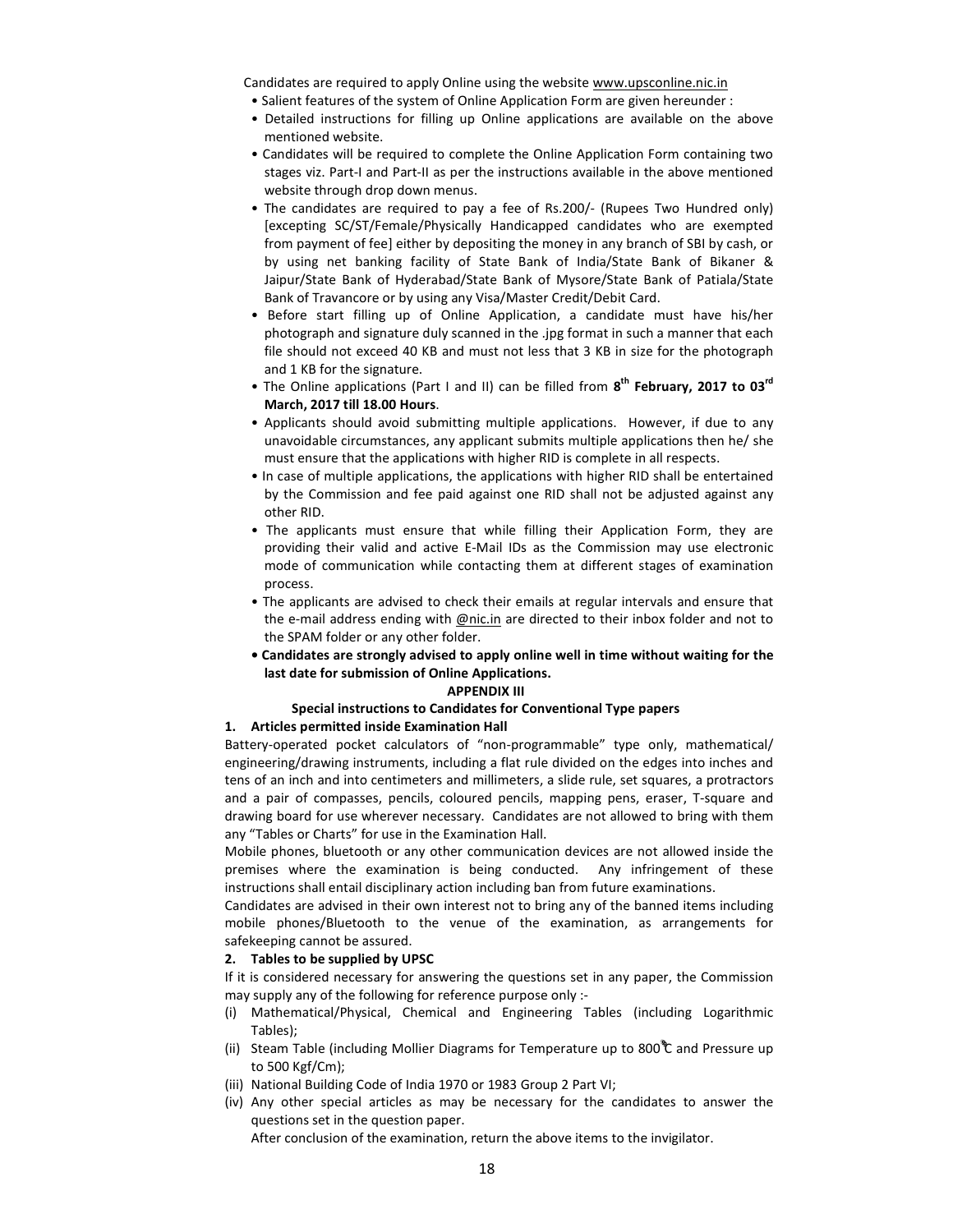#### **3. Answers to be written in own hand**

Write the answers in your own hand in ink. Pencil may be used for maps, mathematical drawings or rough work.

#### **4. Check Answer Book**

The candidate must write his/her roll number (and not his/her name) only in the space provided for the purpose on every answer book used by him/her. Before writing in the answer book, please see that it is complete. In case there are any missing pages, it should be got replaced.

Do not tear out any pages from the Answer Book. If you use more than one Answer Book, indicate on the cover of first Answer Book the total number of Answer Books used. Do not leave any blank, unused spaces between answers. If such spaces are left, score them out.

### **5. Answers in excess of prescribed number will be ignored**

The candidate must attempt questions strictly in accordance with the directions given on each question paper. If questions are attempted in excess of the prescribed number shall be valued and the remaining answers will be ignored.

**6.** Questions relating to graph/précis should be attempted only on graph/précis sheets to be supplied on demand by the invigilators. All loose sheets such as précis sheet, drawing papers, graph sheets etc. whether used or not, should be placed inside the answer books and fastened along with the additional answer book(s), if any. Candidates who fail to observe this instruction will be penallised. Do not write your roll number on these sheets.

### **7. Unfair means strictly prohibited**

Do not copy from the papers of any other candidates nor allow your papers to be copied nor give nor attempt to give nor obtain nor attempt to obtain irregular assistance of any description. It will be responsibility of every candidate to ensure that his/her answers are not copied by another candidate. Failure to do so will invite penalty, as may be awarded by the Commission for adoption of unfair means.

### **8. Conduct in Examination Hall**

Do not misbehave in any manner or create disorderly scene in the examination hall or harass or bodily harm the staff deployed for the conduct of examination. You will be severely penalized if you attempt to do so.

**9.** Please read carefully and abide by the instructions printed on the Question Paper and on the Answer Book supplied in the Examination Hall.

### **APPENDIX-IV**

# **Special Instruction to candidates for objective type tests**

- 1. Articles permitted inside Examination Hall
	- Clip board or hard board (on which nothing is written), a good quality black ball pen for making responses on the Answer Sheet. Answer Sheet and sheet for rough work will be supplied by the invigilator.
- 2. Articles not permitted inside Examination Hall

Do not bring into the Examination Hall any article other than those specified above e.g. books, notes, loose sheets, electronic or any other type of calculators, mathematical and drawing instruments, Log Tables, stencils of maps, slide rules, Test Booklets, rough sheets pertaining to earlier session(s), etc.

**Mobile phones, bluetooth or any other communication devices are not allowed inside the premises where the examination is being conducted. Any infringement of these instructions shall entail disciplinary action including ban from future examinations. Candidates are advised in their own interest not to bring any of the banned items including mobile phones to the venue of the examination, as arrangements for safekeeping cannot be assured**.

Candidates are advised in their own interest not to bring any of the banned items including mobile phones/Bluetooth to the venue of the examination, as arrangements for safekeeping cannot be assured.

### **3. Penalty for wrong Answers (in Objective Type Papers)**

**THERE WILL BE PENALTY (NEGATIVE MARKING) FOR WRONG ANSWERS MARKED BYA CANDIDATE IN THE OBJECTIVE TYPE QUESTION PAPERS.** 

- **(i) There are four alternatives for the answer to every question. For each question for which a wrong answer has been given by the candidate, one third (0.33) of the marks assigned to that question will be deducted as penalty.**
- **(ii) If a candidate gives more than one answer, it will be treated as a wrong answer even if one of the given answers happens to be correct and there will be same penalty as above for that question.**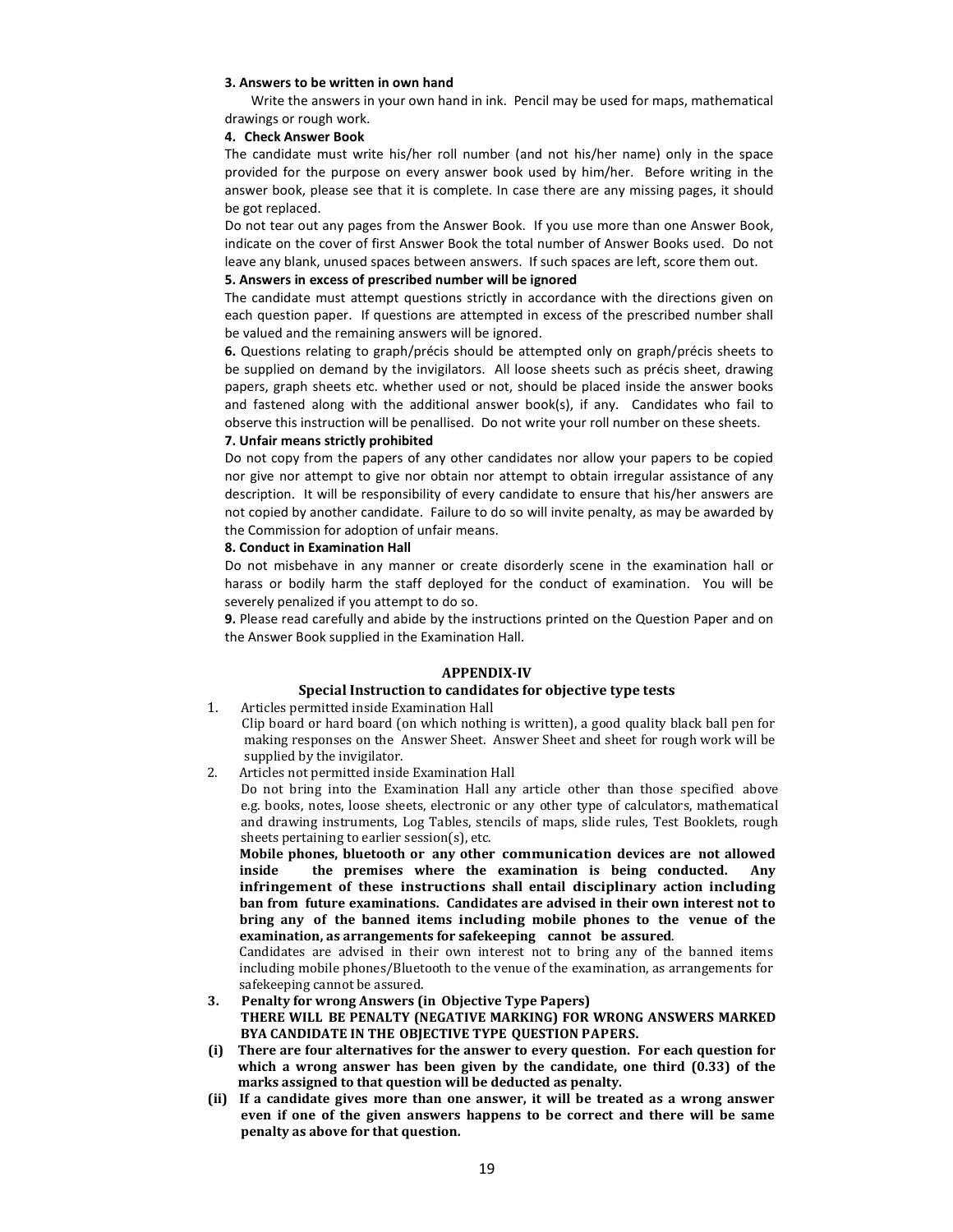**(iii) If a question is left blank i.e. no answer is given by the candidate, there will be no penalty for that question.** 

### 4. **Unfair means strictly prohibited**

 No candidates shall copy from the papers of any other candidate nor permit his papers to be copied nor give nor attempt to give not obtain nor attempt to obtain irregular assistance of any description.

### 5. **Conduct in Examination Hall**

No candidates should misbehave in any manner or create disorderly scene in the Examination Hall or harass the staff employed by the Commission for the conduct of the examination. Any such misconduct will be severely penalised.

## **6. Answer Sheet Particulars**

- (i) Write in black ball pen your Centre and subject followed by Test Booklet series (in bracket), subject code and roll number at the appropriate space provided on the Answer Sheet at the top. Also encode your booklet series (A, B, C or D as the case may be), subject code and roll number with black ball pen in the circles provided for the purpose in the Answer Sheet. The guidelines for writing the above particulars and encoding the above particulars are given in Annexure. In case the booklet series is not printed on the Test Booklet or Answer Sheet is unnumbered, please report immediately to the invigilator and get the Test Booklet/Answer Sheet replaced.
- (ii) Candidates should note that any omission/mistake/discrepancy in encoding/filling of details in the OMR answer sheet, especially with regard to Roll Number and Test Booklet Series Code, will render the answer sheet liable for rejection.
- (iii) Immediately after commencement of the examination please check that the Test Booklet supplied to you does not have any unprinted or torn or missing pages or items etc. If so, get it replaced by a complete Test Booklet of the same series and subject.
- 5. Do not write your name or anything other than the specific items of information asked for, on the Answer Sheet/Test Booklet/sheet for rough work.
- 8. Do not fold or mutilate or damage or put any extraneous marking in the Answer Sheet. Do not write anything on the reverse of the Answer Sheet.
- 9. Since the Answer Sheets will be evaluated on computerised machines, candidates should exercise due care in handling and filling up the Answer Sheets. **They should use black ball pen only to darken the circles. For writing in boxes, they should use black ball pen. Since the entries made by the candidates by darkening the circles will be taken into account while evaluating the Answer Sheet on computerised machines, they should make these entries very carefully and accurately. The candidate must mark responses in the Answer Sheet with good quality black ball pen.**

### 10. **Method of marking answers**

In the "OBJECTIVE TYPE" of examination, you do not write the answers. For each question (hereinafter referred to as "Item") several suggested answers (hereinafter referred to as "Responses") are given. You have to choose one response to each item. The question paper will be in the Form of TEST BOOKLET. The booklet will contain item bearing numbers 1, 2, 3 etc. Under each item, Responses marked (a), (b), (c), (d) will be given. Your task will be to choose the correct response. If you think there is more than one correct response, then choose what you consider the best response.

In any case, for each item you are to select only one response. If you select more than one response, your response will be considered wrong. In the Answer Sheet, Serial Nos. from 1 to 160 are printed. Against each numbers, there are circles marked (a), (b), (c) and (d). After you have read each item in the Test Booklet and decided which one of the given responses is correct or the best, you have to mark your response by completely blackening to indicate your response.

Ink pen or pencil should not be used for blackening the circle on the Answer Sheet.

For example, if the correct answer to item  $1$  is (b), then the circle containing the letter (b) is to be completely blackened with black ball pen as shown below :-

# **Example : (a) • (c) (d)**

# 11. **Entries in Scannable Attendance List**

Candidates are required to fill in the relevant particulars with black ball pen only against their columns in the Scannable Attendance List, as given below :-

i) Blacken the circle (P) under the column (Present/Absent)

ii) Blacken the relevant circle for Test Booklet Series iii) Write Test Booklet Serial No. iv) Write the Answer Sheet serial No. and also blacken the corresponding circles below

v) Append signature in the relevant column

12. Please read and abide by the instructions on the cover of Test Booklet. If any candidate indulges in disorderly or improper conduct, he will render himself liable for disciplinary action and/or imposition of a penalty as the Commission may deem fit.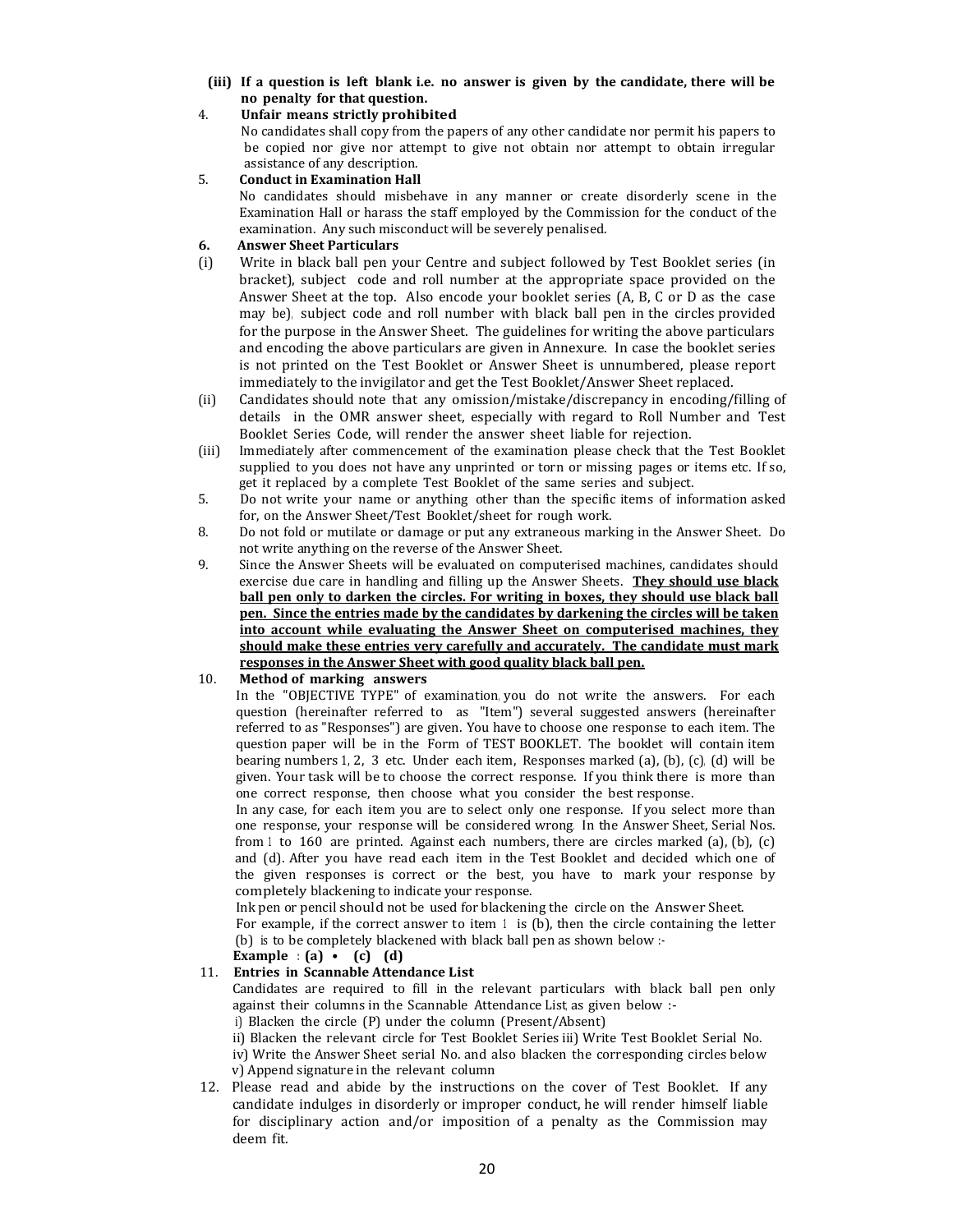13. The candidates are not allowed to leave the Examination Hall before the expiry of prescribed time period of the examination.

#### **Annexure**

### **How to fill in the Answer Sheet of objective type tests in the Examination Hall**

Please follow these instructions very carefully. You may note that since the Answer Sheets are to be evaluated on machine, any violation of these instructions may result in reduction of your score for which you would yourself be responsible.

Before you mark your responses on the Answer Sheet, you will have to fill in various particulars in it.

As soon as the candidate receives the Answer Sheet, he/she should check that it is numbered at the bottom. If it is found unnumbered he/she should at once get it replaced by a numbered one.।

You will see from the Answer Sheet that you will have to fill in the top line, which reads thus:



If you are, say, appearing for the examination in Delhi Centre for the General Studies Paper and your Roll No. is 081276 and your Test Booklet series is 'A', you should fill in thus, using ball pen. \* This is just illustrative and may not be relevant to the Examination concerned.

| कद्र         | विषय    | विषय कोड |               | अनक्रमाक    |         |                      |    |              |    |  |
|--------------|---------|----------|---------------|-------------|---------|----------------------|----|--------------|----|--|
|              |         |          | 9<br>$\Omega$ |             | $\circ$ | $\blacktriangleleft$ | l2 | $\mathbf{r}$ | ۱6 |  |
| Centre       | Subject | S. Code  |               | Roll Number |         |                      |    |              |    |  |
| <b>DELHI</b> | General |          |               |             |         |                      |    |              |    |  |
|              | Ability |          |               |             |         |                      |    |              |    |  |

You should write with black ball pen the name of the centre and subject in English or Hindi. The test Booklet Series is indicated by Alphabets A, B, C or D at the top right hand corner of the Booklet.

Write your Roll Numbers exactly as it is in your **e-Admit Card** in the boxes provided for this purpose. Do not omit black pen. The name of the Centre need not be encoded. Writing and any zero(s) which may be there.

The next step is to find out the appropriate subject code from the Time Table. Now encode the Test Booklet Series, Subject Code and the Roll Number in the circles provided for this purpose. Do the encoding with encoding of Test Booklet Series is to be done after receiving the Test Booklet and confirming the Booklet Series from the same.

For General Ability subject paper of 'A' Test Booklet Series you have to encode the subject code, which is 99. Do it thus.



All that is required is to blacken completely the circle marked 'A' below the Booklet Series and below the subject code blacken completely the Circles for '9' (in the first vertical